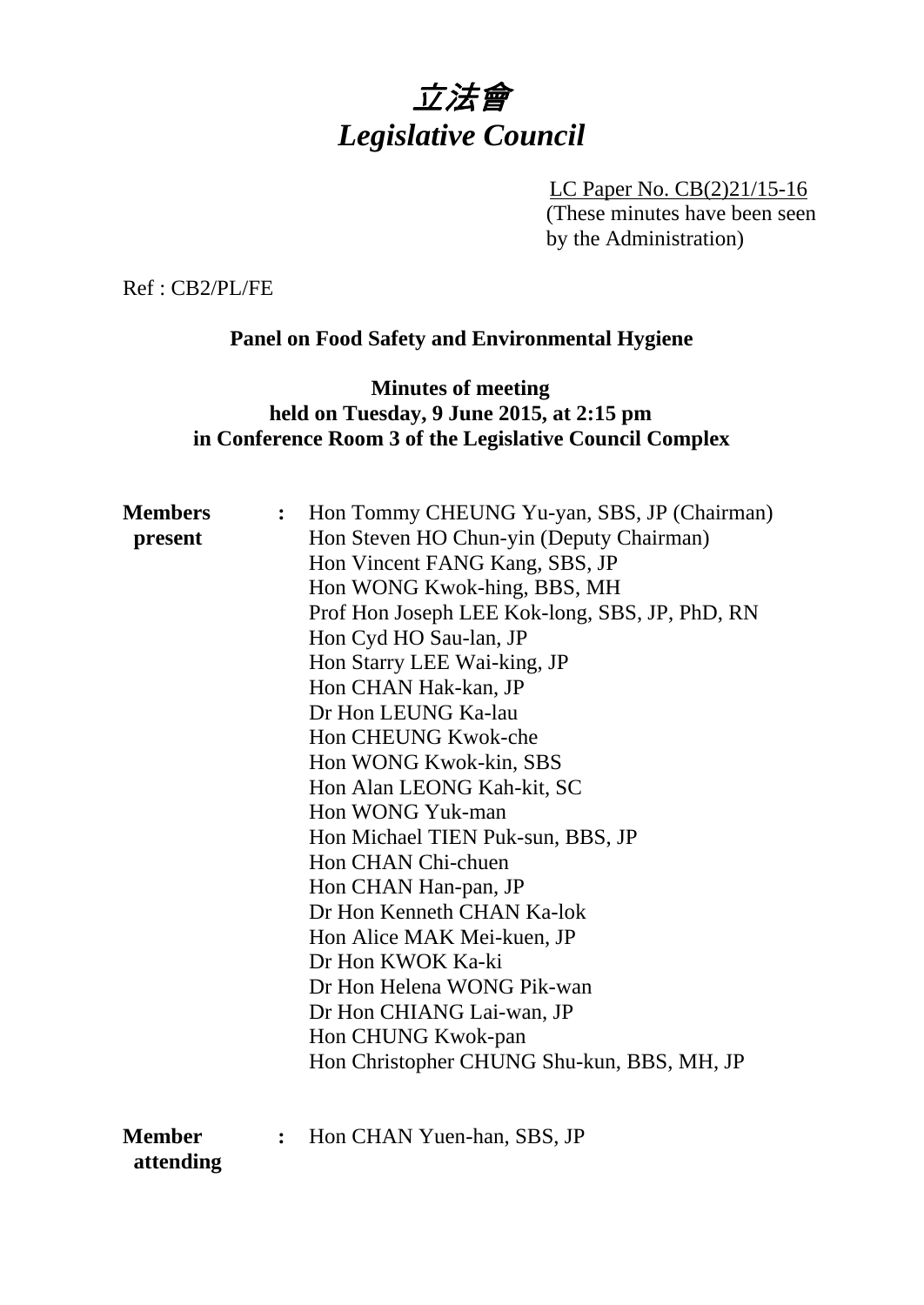| <b>Member</b><br>absent               |  | : Hon Claudia MO                                                                                                                                                        |  |
|---------------------------------------|--|-------------------------------------------------------------------------------------------------------------------------------------------------------------------------|--|
| <b>Public Officers :</b><br>attending |  | Item IV                                                                                                                                                                 |  |
|                                       |  | Professor Sophia CHAN Siu-chee, JP<br><b>Under Secretary for Food and Health</b>                                                                                        |  |
|                                       |  | Mr Kenneth CHAN Siu-yum<br>Principal Assistant Secretary for Food and Health (Food) 1                                                                                   |  |
|                                       |  | Dr LEE Siu-yuen, JP<br>Assistant Director (Food Surveillance and Control),<br><b>Centre for Food Safety</b><br>Food and Environmental Hygiene Department                |  |
|                                       |  |                                                                                                                                                                         |  |
|                                       |  | Dr HO Yuk-yin, JP<br><b>Consultant (Community Medicine) (Risk Assessment</b><br>and Communication), Centre for Food Safety<br>Food and Environmental Hygiene Department |  |
|                                       |  | Item V                                                                                                                                                                  |  |
|                                       |  | Professor Sophia CHAN Siu-chee, JP<br><b>Under Secretary for Food and Health</b>                                                                                        |  |
|                                       |  | Miss Hinny LAM Shuk-yee<br>Principal Assistant Secretary for Food and Health (Food) 3                                                                                   |  |
|                                       |  | Mr Mickey LAI Kin-ming<br><b>Assistant Director (Fisheries)</b><br><b>Agriculture, Fisheries and Conservation Department</b>                                            |  |
|                                       |  | Item VI                                                                                                                                                                 |  |
|                                       |  | Dr KO Wing-man, BBS, JP<br>Secretary for Food and Health                                                                                                                |  |
|                                       |  | Mrs Cherry TSE LING Kit-ching, JP<br>Permanent Secretary for Food and Health (Food)                                                                                     |  |
|                                       |  |                                                                                                                                                                         |  |

Miss Hinny LAM Shuk-yee Principal Assistant Secretary for Food and Health (Food) 3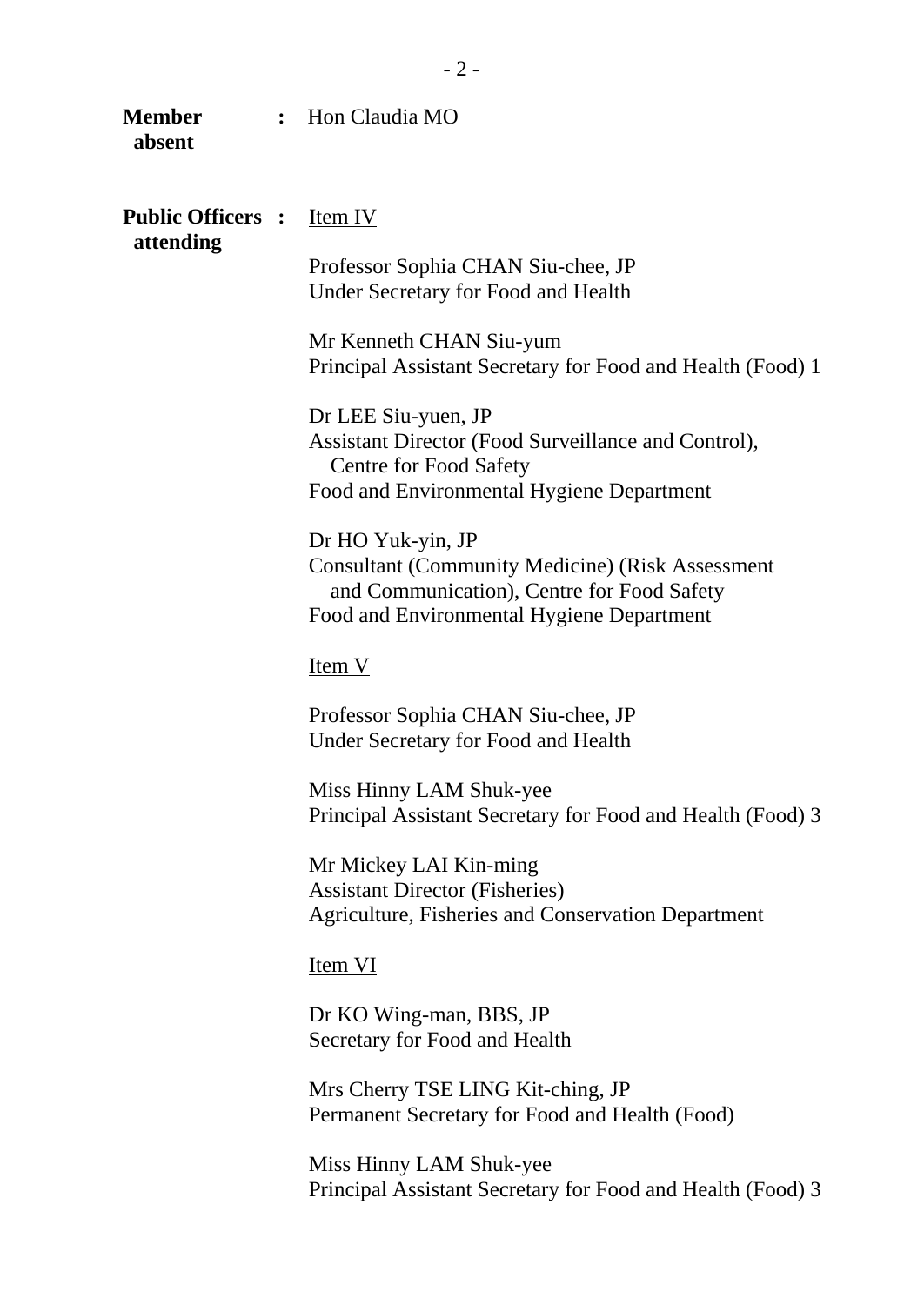Dr LEUNG Siu-fai, JP Deputy Director Agriculture, Fisheries and Conservation Department

Dr LIU Kwei-kin, JP Assistant Director (Agriculture) Agriculture, Fisheries and Conservation Department

| <b>Attendance</b> | I |
|-------------------|---|
| by invitation     |   |

**Lem IV** 

*Session one*

The Democratic Party

Ms CHAN Shu-ying Spokesperson

Democratic Alliance for the Betterment and Progress of Hong Kong

Mr Benny C B POON Deputy Spokesperson on Food Safety and Environment Hygiene Affair

North Kwu Tung Development Concern Group

Mr LEE Siu-wah Chairman

Individual

Mr NG Cheuk-hang

Hong Kong Pig Raising Development Federation

Mr FUNG Kin-chung Chairman

Designing Hong Kong

Mr Paul Zimmerman Chief Executive Officer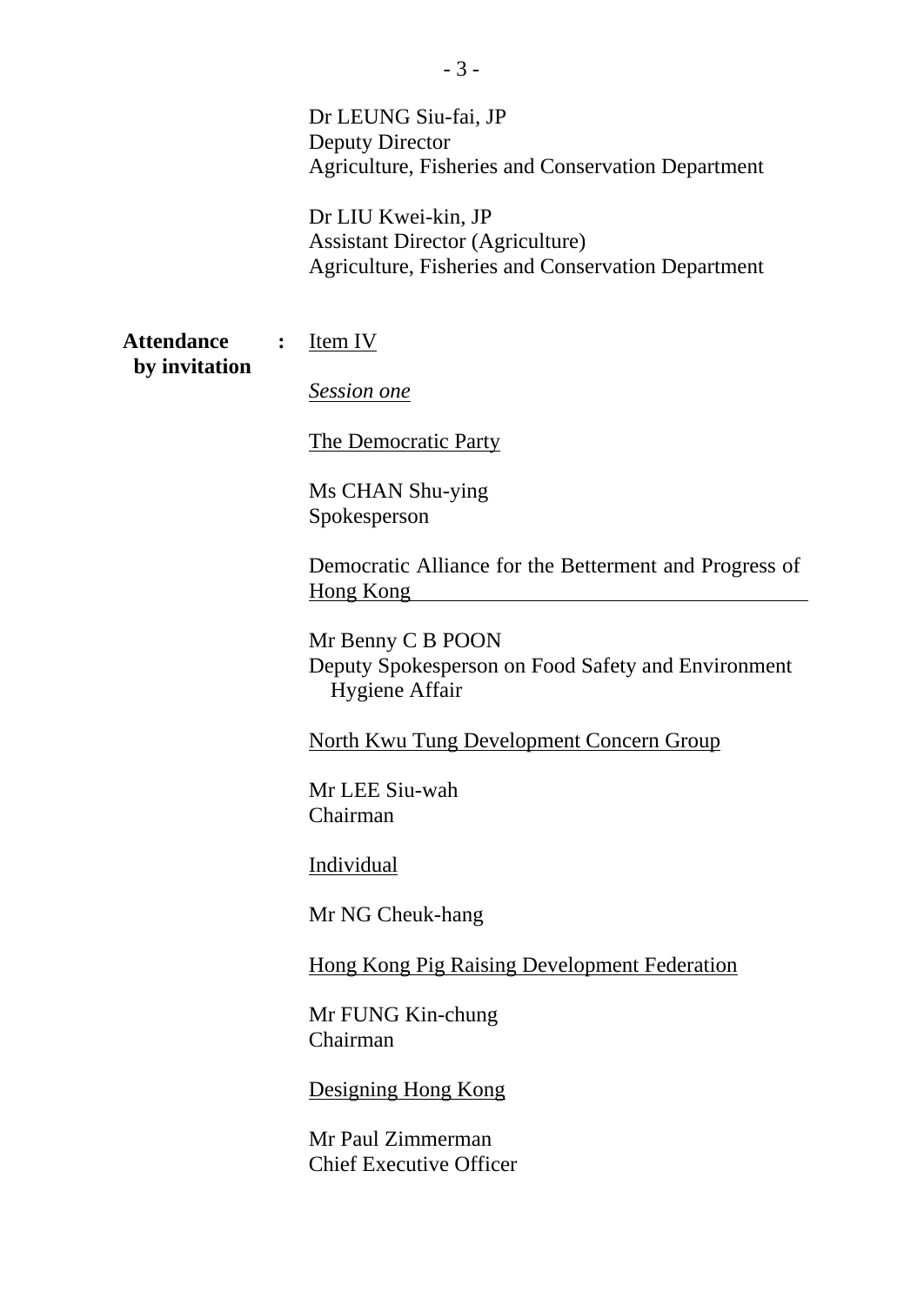Individual

Ms Emily WONG

Pay Back 40% Organic Veggie Self-Sufficiency Ratio and Land Rehabilitation with Rights to Decide Our Own Food Alliance

Miss WONG Yuk-ting Chief Executive Officer

Produce Green Foundation

Ms LAU Yuen-yee Executive Secretary

Hong Kong Bird Watching Society

Miss WOO Ming-chuan Conservation Officer

Society for Indigenous Leaving

Mr CHAN Chi-man Farmer Trainee

The Conservancy Association

Mr LEUNG Tak-ming Campaign Officer

AuLaw Organic Farm

Mr WONG Yu-wing Chief Executive Officer

Mapopo Community Farm

Miss Becky AU Member

**Individual** 

Mr CHUNG Chi-ho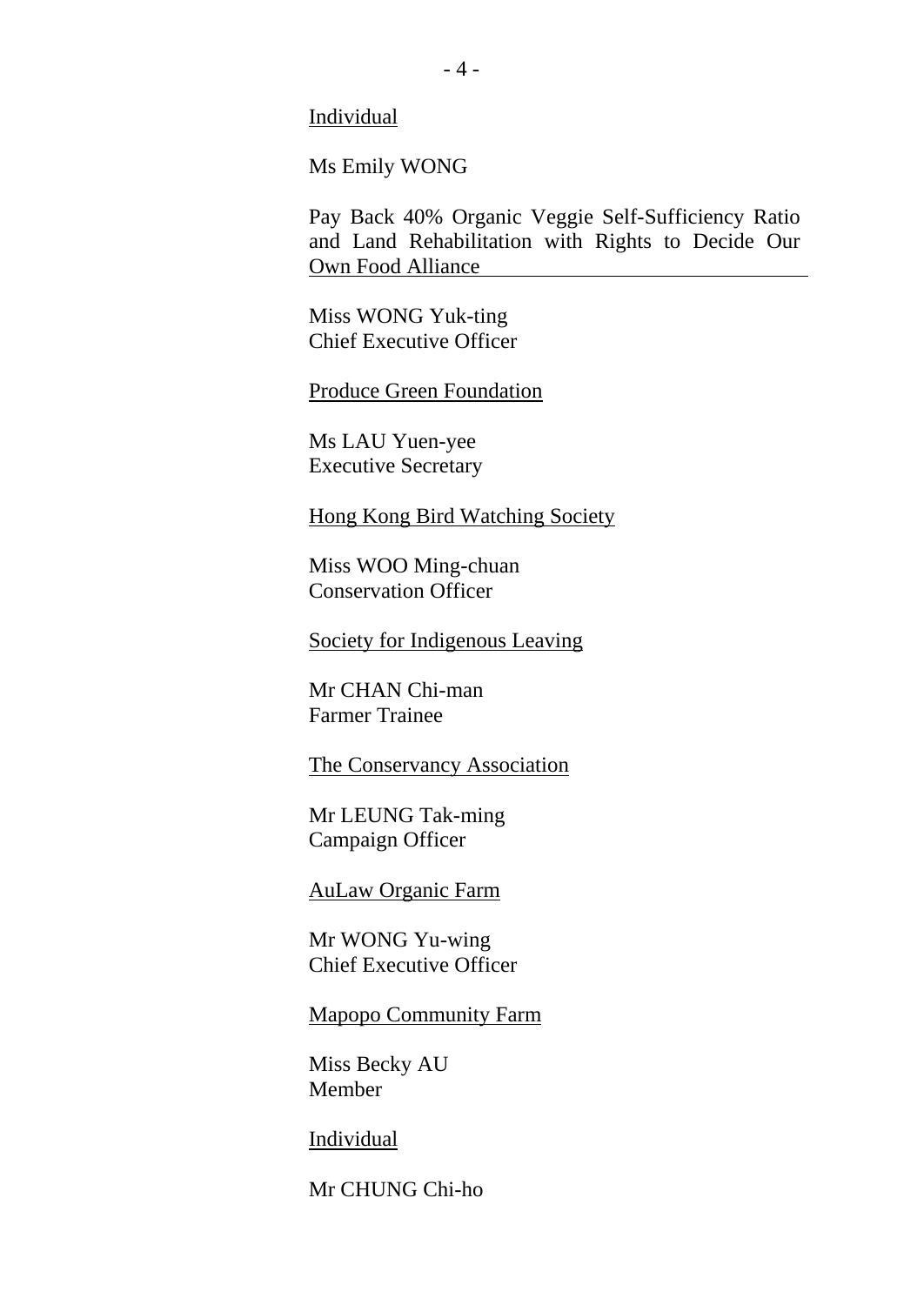Individual

Mr CHAN Gar-sun

Individual

Miss WONG Suk-wai

Individual

Mr AU Lau-kan

Kadoorie Farm and Botanic Garden Corporation

Mr Andy Brown Executive Director

WWF- Hong Kong

Mr Tobi LAU Shiu-keung Conservation Officer

Tin Shui Wai Production

Miss FAN Pui-ying Community Organizer

Concerning CSSA and Low Income Alliance

Miss PANG Lok-yan Community Organizer

Department of Civil Engineering, School of Design, The Hong Kong Polytechnic University

Mr Markus Wernli PhD Researcher Environmental Design

Individual

Ms Maria PO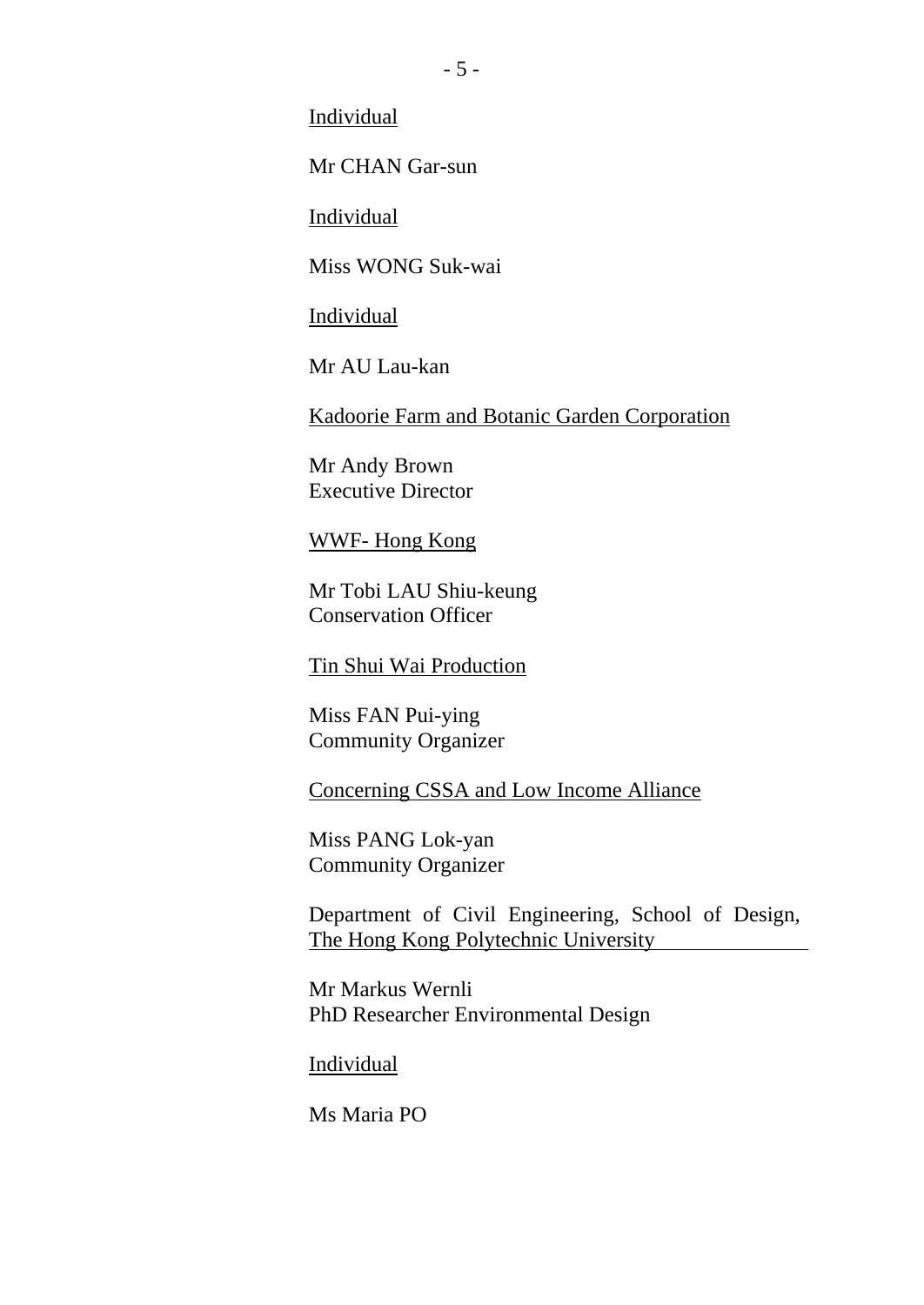Management Committee of COME

Mr CHEUNG Chun-pong Member of COME

Ngau Tam Mei West Farmers Group

Miss TANG Lai-heung Representative

Individual

Miss Ivy CHAN

Individual

Mr WU Ying-lun

*Session two*

Land Justice League

Mr CHONG Lap-pan **Officer** 

Individual

Mr NG Chung-tat

Tin Shui Wai Community Development Network

Miss LEUNG Lai-yan Community Organizer

HomelandGreen

Ms MAK CHEN Wen-ning Chairman, Board of Directors

**Individual** 

Ms CHIN Hoi-yan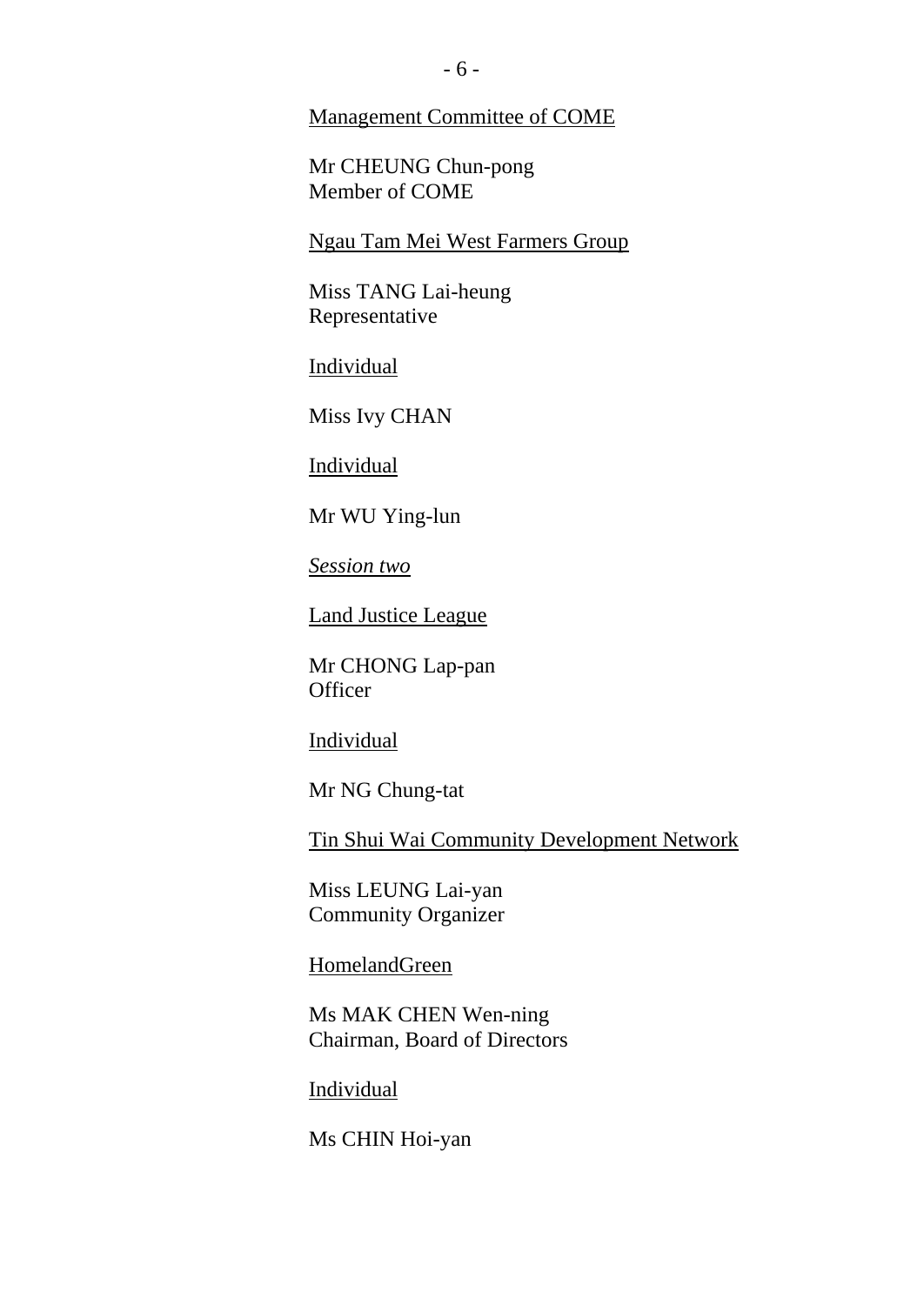**Individual** 

Ms CHU Lai-sum

Individual

Miss CHOI Siu-ying

Individual

Ms LI Yin-fong

Individual

Mr CHAN Che-ping

Individual

Ms KO Tai-tse

Individual

Mr HOR Wah

耕作人

Ms LI Fung-mei Member

Farms for Democracy

Mr Rishi Kukreja Member

- **Clerk in :** Ms Alice LEUNG **attendance** Chief Council Secretary (2) 2
- **Staff in :** Ms Wendy LO  **attendance** Senior Council Secretary (2) 2 (Acting)

Mr Richard WONG Council Secretary (2) 2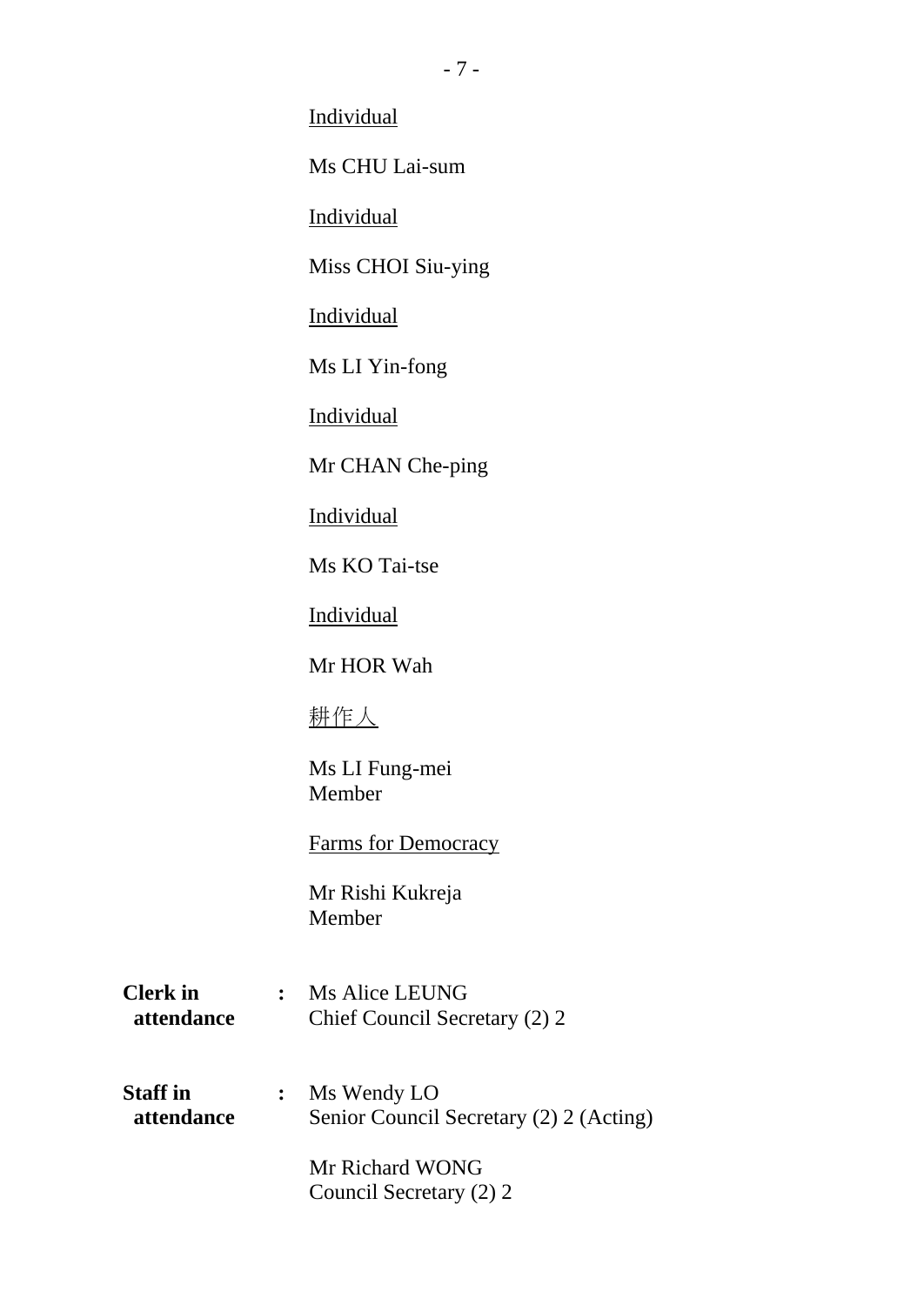#### Miss Emma CHEUNG Legislative Assistant (2) 2

#### Action

# **I. Information paper issued since the last meeting**

(LC Paper No. CB(2)1571/14-15(01))

Members noted that a referral arising from the meeting between Legislative Council ("LegCo") Members and Wan Chai District Council members on 30 April 2015 regarding the regulation of feeding wild pigeons in urban area had been issued since the last meeting.

# **II. Date of next meeting and items for discussion**

(LC Paper Nos. CB(2)1621/14-15(01) and (02))

2. Members agreed to discuss the following items at the next regular meeting scheduled for Tuesday, 14 July 2015 at 2:30 pm -

- (a) Enforcement against illegal outside seating accommodation by restaurants;
- (b) Public consultation on the proposed regulation of safety of edible oil; and
- (c) Nutrition and health claims on infant formula, follow-up formula and pre-packaged foods for infants and young children under the age of 36 months.

3. To allow sufficient time for discussion of items (b) and (c) in paragraph 2 above, the Chairman suggested and members agreed that the next meeting would be advanced to start at 2:00 pm and end at 4:30 pm.

4. Dr Helena WONG expressed concern about the absence of food inspection checkpoint at the Kwai Chung container terminal and suggested that the Panel should discuss the surveillance mechanism for food products imported via marine channel at a future meeting. Dr WONG suggested and members agreed that the subject be included in the list of outstanding items for discussion.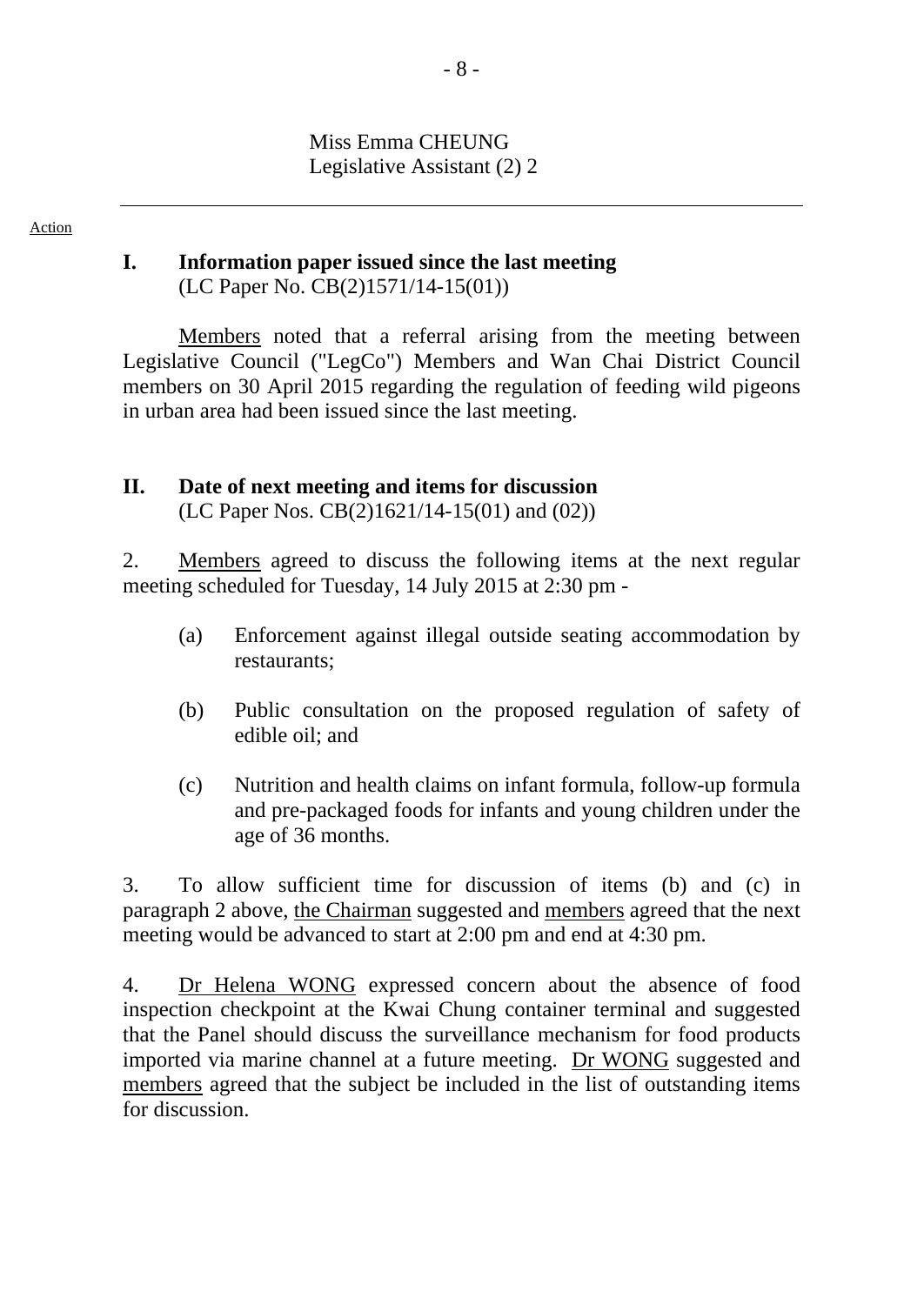#### **III. Matters arising**

(LC Paper Nos. IN09/14-15 and FS05/14-15)

## Proposal to conduct an overseas duty visit to the United States

5. The Chairman said that pursuant to the decision made at the Panel meeting in May 2015, members' views on the objectives of the proposed duty visit to the United States were sought via LC Paper No. CB(2)1494/14-15 issued on 14 May 2015. Among the 20 members who had responded to the circular, 12 members agreed that the Panel should conduct the proposed visit to the United States to study both its regulation of food truck operations and its experience in the regulatory control of imported food products; one member considered that the visit should only aim to study the regulatory control of imported food products of the United States; three members did not agree to conduct the proposed visit and four members had no views on it. In light of the majority views of members, the Chairman proposed that the Panel should conduct a duty visit to the United States to study both its regulatory framework on food truck operations and its experience in the regulatory control of imported food products in the coming summer recess. Members raised no objection to the proposal.

6. Dr Helena WONG suggested that the delegation could visit U.S. Food and Drug Administration ("FDA") to learn about its implementation of the FDA Food Safety Modernization Act and regulation of imported food from China. The Chairman suggested that an informal meeting be arranged later to discuss the relevant arrangements of the visit. He invited members to put forward their suggestions regarding the visit programs in writing for the consideration of the delegation. Members raised no objection to such arrangement.

## **IV. Implementation of the Nutrition Labelling Scheme** (LC Paper Nos. CB(2)1621/14-15(03) and (04))

7. Members noted the implementation of the Nutrition Labelling Scheme ("NLS") which came into effect on 1 July 2010, as detailed in the Administration's paper (LC Paper No. CB(2)1621/14-15(03)). Members also noted the updated background brief on the subject (LC Paper No. CB(2)1621/14-15(04)) prepared by the LegCo Secretariat.

8. Mr WONG Kwok-hing said that the Centre for Food Safety ("CFS") announced on 5 June 2015 that the test results of 90 samples collected in a recently completed seasonal food surveillance project on rice dumplings were all satisfactory. However, there were media reports on 8 June 2015 that some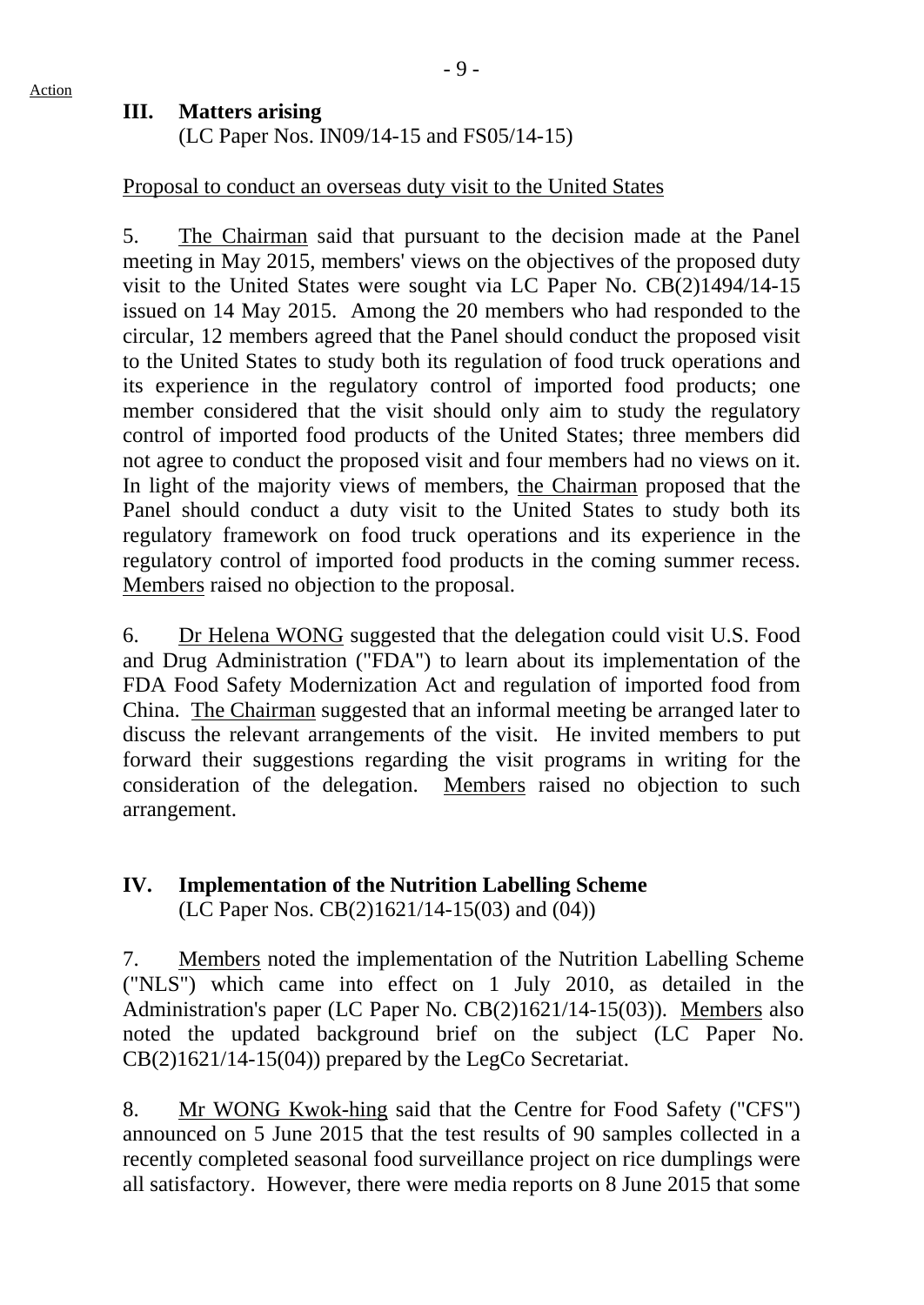rice dumplings with salted meat on sale were found to have discrepancies between their nutrient content and the nutrition information declared on their labels. He expressed concern about the different results in the above tests and sought details on how CFS conducted tests on seasonal food.

9. Under Secretary for Food and Health ("USFH") advised that CFS adopted a risk-based principle in determining the types of samples to be collected for testing under its food surveillance programme which covered, among others, seasonal food surveillance. For the seasonal food surveillance project on rice dumplings, CFS had collected samples of rice dumplings from different food premises for chemical and microbiological analyses. CFS would follow up on the case reported by the media and take appropriate actions.

10. Dr CHIANG Lai-wan expressed concern that the public did not know how to make use of the information on nutrition labels in making healthier food choices. She considered that the expression of units for the nutrients listed on labels should be standardized and legible information on the labels should be provided to help consumers make good use of nutrition information. She urged the Administration to step up publicity work to enhance public understanding of NLS, such as inserting promotional message in electricity and water bills.

11. USFH advised that CFS had been promoting public awareness of nutrition labelling through public education programmes, including devising a new nutrition labelling training kit for community organizations and teachers of primary and secondary schools in 2014. CFS would consider Dr CHIANG's suggestion and explore other publicity channels to promote nutrition labelling. As for the legibility of nutrient labels, CFS had issued the "Trade Guidelines on Preparation of Legible Food Label" ("the Guidelines") in May 2012 to assist the trade in providing clear and legible information on food labels. CFS would initiate prosecution if any non-compliance with the legibility requirements for nutrition labels was identified.

12. Ms Cyd HO suggested that "low sugars" in drinks be defined under NLS to prevent consumers from being misled by such claims. Consultant (Community Medicine) (Risk Assessment and Communication), CFS ("C(CM)(RAC)/CFS") advised that NLS stipulated that a product with a claim of "low sugars" shall contain not more than five grams per 100 grams or milliliters of the food. USFH advised that CFS would check whether there was a discrepancy between the nutrient content and the information declared on the label through chemical analysis.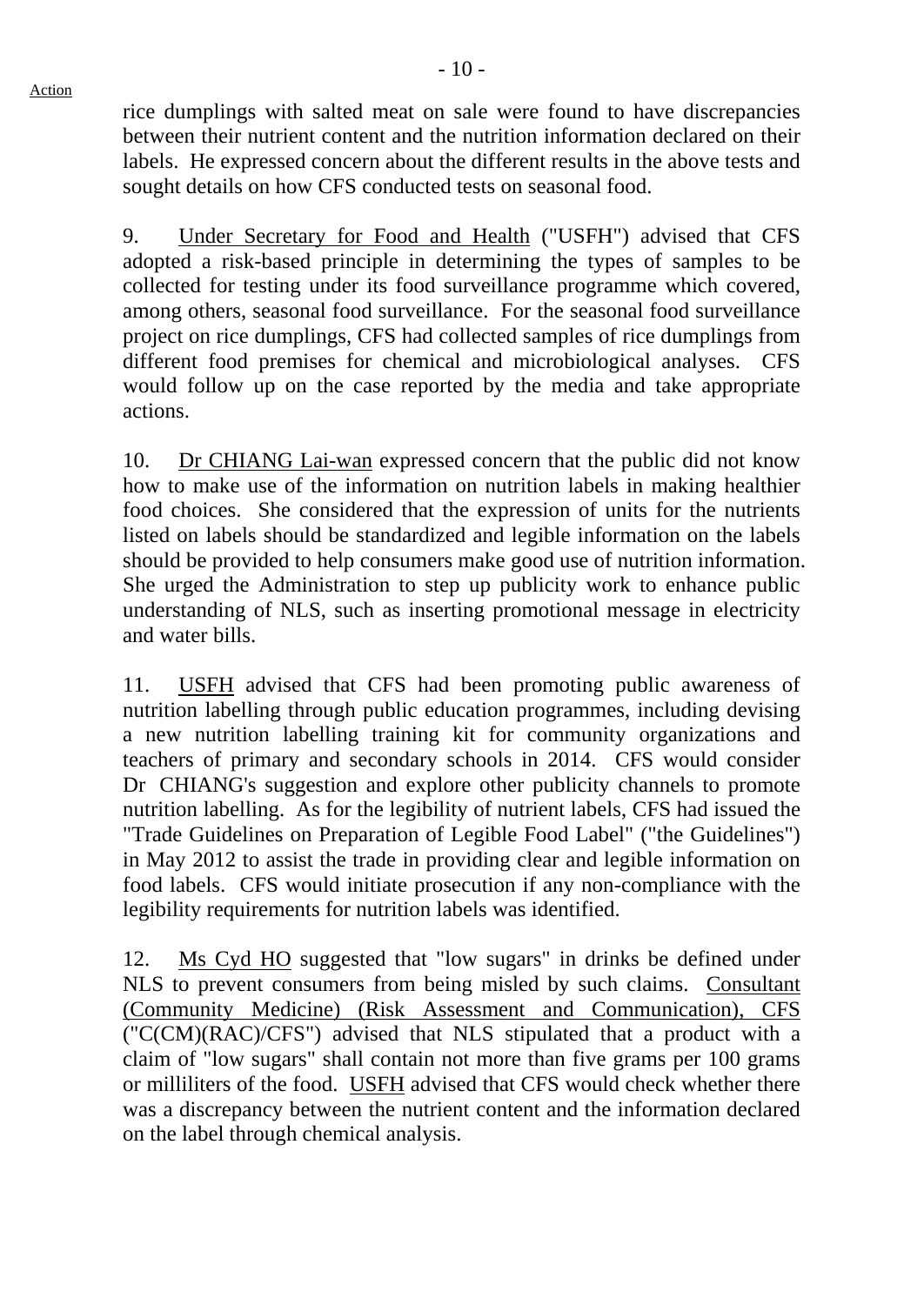13. Ms Cyd HO also expressed concern about the legibility of nutrition labels. She considered that the Administration should consider introducing legislative amendments to better regulate the legibility of nutrition labels. She suggested that tags carrying nutrition information should be affixed to the packaging of small-size food products so that the information could be easily read by consumers. C(CM)(RAC)/CFS advised that apart from issuing the Guidelines to assist the trade in providing clear and legible information on food labels (e.g. to use suitable font size with good contrast between the background and the text), CFS had also conducted a study in collaboration with the Consumer Council in 2013 on the legibility of the nutrition labels of prepackaged food products sold in Hong Kong with reference to the Guidelines. CFS would continue to remind the trade to improve the legibility of nutrition labels.

14. Ms Cyd HO requested the Administration to provide details of the case(s) which involved illegible nutrition label since the issuance of the Guidelines in May 2012 and the follow-up actions taken by CFS on the case(s). Assistant Director (Food Surveillance and Control), Centre for Food Safety ("AD(FSC)/CFS") advised that between 1 October 2014 and 15 May 2015, CFS had initiated prosecution in two cases which involved illegible expiration date on the food label and illegible nutrition label. She undertook to provide the requested information in writing after the meeting.

15. Referring to the labelling information of a "health food" product, Dr Helena WONG asked whether "health food" products were required to comply with the nutrition labelling requirements. AD(FSC)/CFS explained that there was currently no specific legislation for regulation of "health food" products in Hong Kong. Nevertheless, orally consumed products sold in the market were classified into two categories, namely, medicine and food, according to the ingredients and subject to more specific regulation under different legislation according to the content of their claims. For instance, all products which fell within the definition of proprietary Chinese medicines were regulated under the Chinese Medicine Ordinance (Cap 549). Such products must meet the requirements in respect of safety, quality and efficacy before they could be registered. "Health food" products classified as general food products were required to comply with the requirements in respect of food safety, food standards and labelling, including nutrition labelling. Like other commodities, the claims of "health food" products were also subject to the regulation of the Trade Description Ordinance (Cap. 362). AD(FSC)/CFS advised that sometimes the classification of "health food" products could be quite difficult and expert advice would be sought in such cases. She said that Dr WONG could pass the case in question to CFS for follow up if necessary.

Admin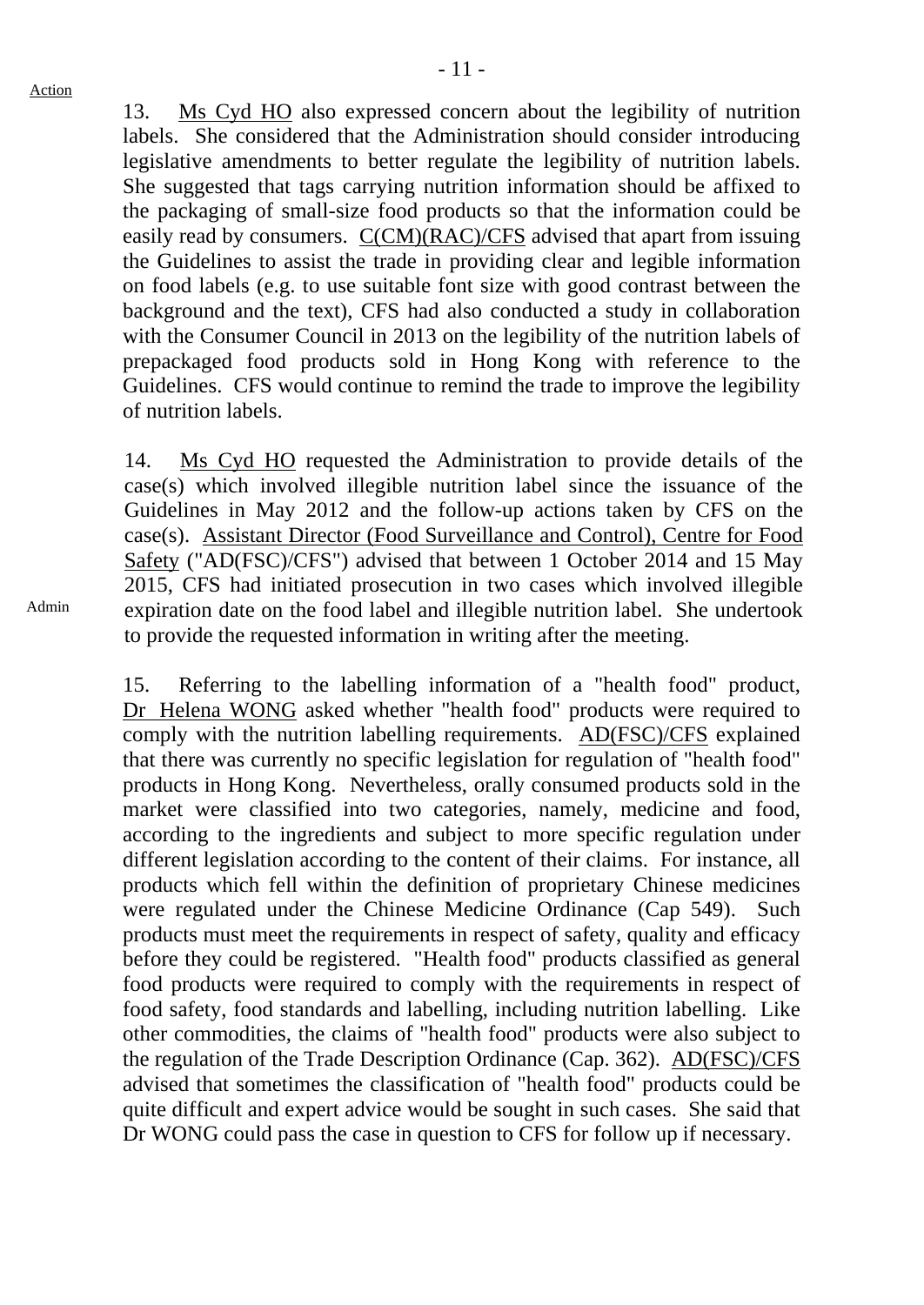Admin

16. As regards Dr Helena WONG's enquiry about the listing of quantities of the ingredients of "health food" products on labels, AD(FSC)/CFS supplemented that there were two main types of labelling on food products, namely, the food labelling (listing of the ingredients of prepackaged food products) and the nutrition labelling (listing of the nutrient content of a food in a standardized manner). The ingredients of a "health food" product should be listed in descending order of weight or volume on labels if the product was classified as a prepackaged food product.

17. Dr Helena WONG considered that the Food and Drugs (Composition and Labelling) (Amendment: Requirements for Nutrition Labelling and Nutrition Claim) Regulation 2008 should specify whether nutrition labelling was required for "health food" products. USFH advised that as explained, there was no specific legislation governing "health food" products at present. The Administration would review the relevant food safety ordinances where appropriate.

#### Small volume exemption scheme ("SVE")

18. Noting that a prepackaged food product with annual sales volume in Hong Kong not exceeding 30 000 units could apply for exemption from the nutrition labelling requirement under SVE scheme, the Deputy Chairman enquired about the major types of food products that were exempted under the scheme and whether CFS had conducted inspections on these products to ensure their compliance with the relevant food safety requirements.

19. USFH advised that the application for SVE was not restricted to a particular type of food. CFS adopted the same risk-based approach in inspecting food products exempted from the nutrition labelling requirement. AD(FSC)/CFS supplemented that in terms of place of origin, Japan (55%), Hong Kong (9%) and USA (7%) took up a majority of the SVE applications approved and most of the exempted products were snacks. Products for ethnic minorities only took up a small number of applications. AD(FSC)/CFS stressed that samples of products exempted from the nutrition labelling requirement under the SVE scheme would also be taken for testing by CFS under its food surveillance programme. Besides, CFS would conduct checks on the eligibility of food products for applying exemption. At the request of the Deputy Chairman, the Administration undertook to provide information on the number of samples of SVE products taken for testing under the annual sampling programme of CFS over the past three years and whether there were any non-compliance cases with the relevant food safety legislation.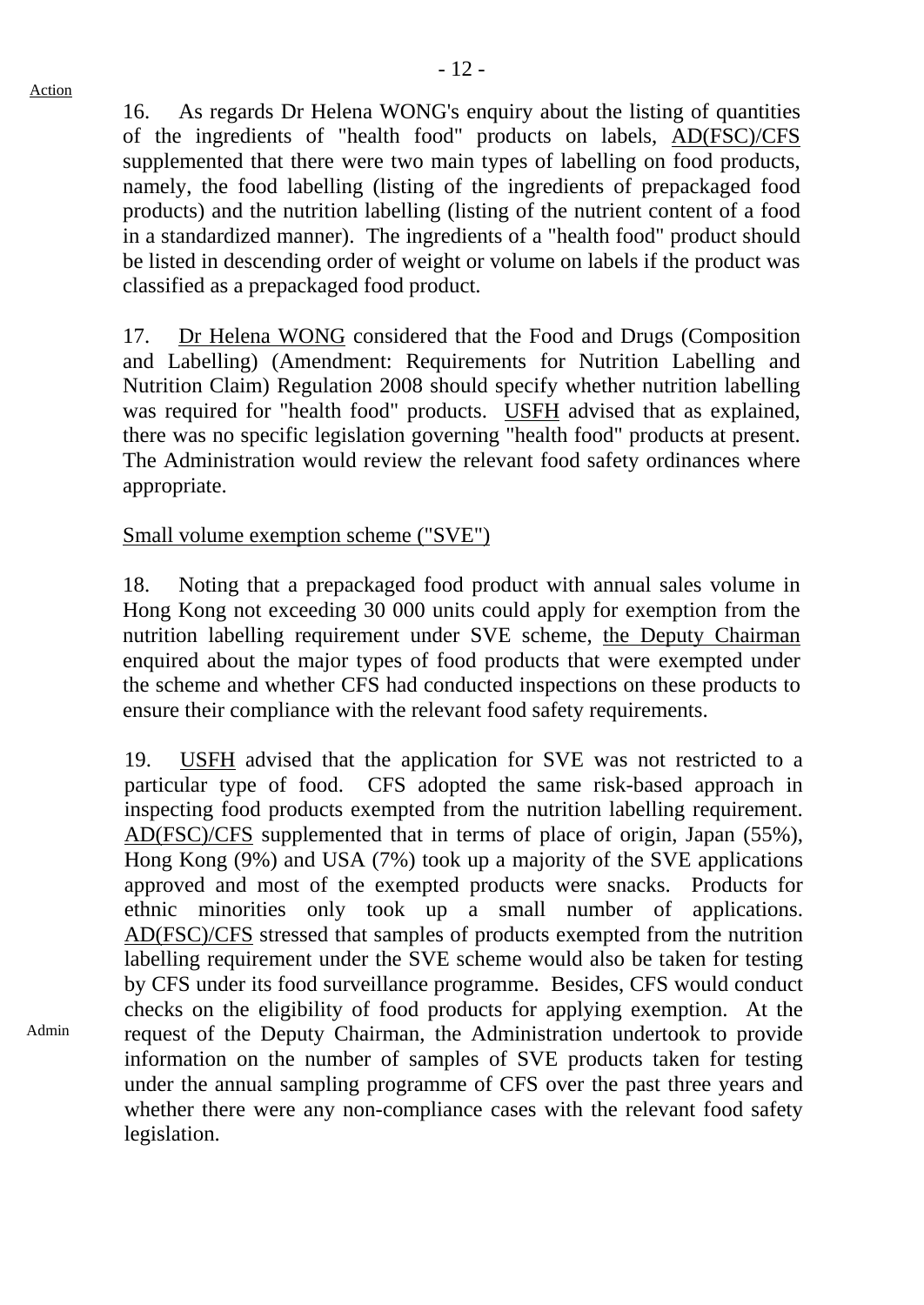20. Noting that the number of submission of SVE applications and renewal applications by electronic means had been increasing since April 2011, the Chairman hoped that other types of licence applications to the Food and Environmental Hygiene Department could also be made by electronic means so that the trade could save time and money.

# **V. Implementation of the trawl ban**

(LC Paper Nos. CB(2)1621/14-15(05) and (06))

21. USFH briefed members on matters related to the implementation of the trawl ban, including enforcement, the progress made in the disbursement of one-off financial assistance to fishermen affected by the trawl ban and measures being taken to assist the fisheries industry to switch to other sustainable operations (LC Paper No. CB(2)1621/14-15(05)). Members also noted the information note on the subject (LC Paper No. CB(2)1621/14- 15(06)) prepared by the LegCo Secretariat.

#### Financial assistance to fishermen

22. Referring to paragraph 11 of the Administration's paper, Mr WONG Kwok-hing expressed concern that the Administration had not processed any applications from inshore fisher collectors who wished to seek one-off assistance. Assistant Director (Fisheries)/Agriculture, Fisheries and Conservation Department ("AD(F)/AFCD") advised that the inter-departmental working group ("IWG") established to handle related matters started to invite applications in December 2014 and was in the course of processing the applications. The Administration expected that the ex-gratia payment as well as the interest subsidy would be disbursed to the first batch of eligible applicants in the first half of 2015. It was estimated that among the 161 applications received as at April 2015, about 60 to 100 applicants would be eligible for the one-off assistance, subject to the scrutiny and endorsement by IWG.

23. The Deputy Chairman expressed concern about the slow progress of the Fishermen Claims Appeal Board ("FCAB") in handling appeals from trawler owners against the decisions of IWG on their applications for ex-gratia allowance. Noting that there were still more than 800 outstanding appeal cases and only 32 cases had been scheduled for hearing in the first stage, the Deputy Chairman urged FCAB to speed up the appeal process.

24. USFH said that some appeal cases involved complex legal and technical issues. To expedite the appeal process, the Government had expanded FCAB to a pool of five Chairmen and 20 members, and appointed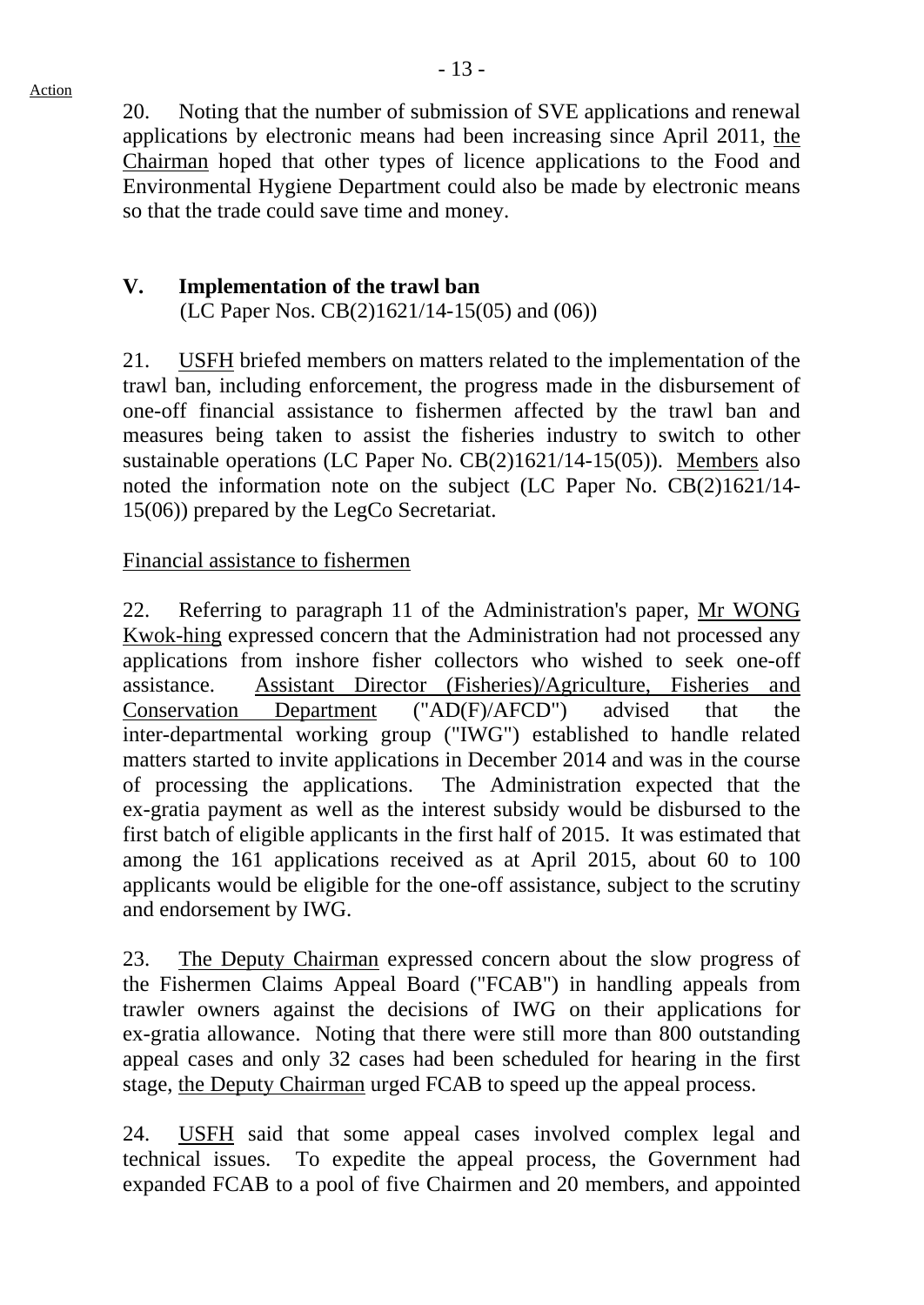three additional legal advisers in mid-2014. Principal Assistant Secretary for Food and Health (Food) 3 explained that to ensure that the appeal cases were handled in a fair manner, FCAB needed time to conduct hearings for cases to consider the representations from appellants and IWG. With the expanded pool of members and legal advisers, FCAB had expedited the appeal process. Of the 32 cases in the first stage which were extracted from a cross-section of the appeal cases, FCAB had commenced hearings for 25 cases and issued rulings on some cases. After completing action on the appeal cases in the first stage, the Administration hoped that the processing of appeal cases in the second stage could be speeded up.

#### Assistance to fishermen to switch to sustainable operations

25. Mr WONG Kwok-hing expressed concern that only 430 local fishermen affected by the trawl ban had received training in fisheries-related eco-tourism from 2010 to 2014 under a pilot scheme launched by the Agriculture, Fisheries and Conservation Department ("AFCD"), with the participation of the local fishermen and the private sector. He was worried that a fisherman could hardly make a living by participating in such a small number of eco-tours (i.e. on average, a fisherman only participated in one tour joined by 40 participants). AD(F)/AFCD explained that the pilot scheme aimed to help fishermen gain practical experience and skills to switch to fisheries-related eco-tourism. In addition to the training course, AFCD would introduce other measures to assist fishermen in running the business in a sustainable manner.

26. The Deputy Chairman urged the Administration to liaise with the relevant Mainland authorities to simplify the application procedures for seeking fishing licences in the Mainland, so as to help speed up the process of approving the one-off loans under the Fisheries Development Loan Fund to fishermen for building new fishing vessels to continue their fishing operations in distant waters outside Hong Kong.

27. Ms Cyd HO expressed concern about the support services provided to assist the fishermen affected by the trawl ban to switch to other sustainable modes of fishing operations. AD(F)/AFCD advised that AFCD would continue to provide a range of support services to assist the fishermen to switch to other sustainable modes of fishing operations. While some fishermen would switch to other modes of operations, some might choose to stay in the industry to continue their fishing operations. At the request of Ms HO, the Administration undertook to provide information on -

Admin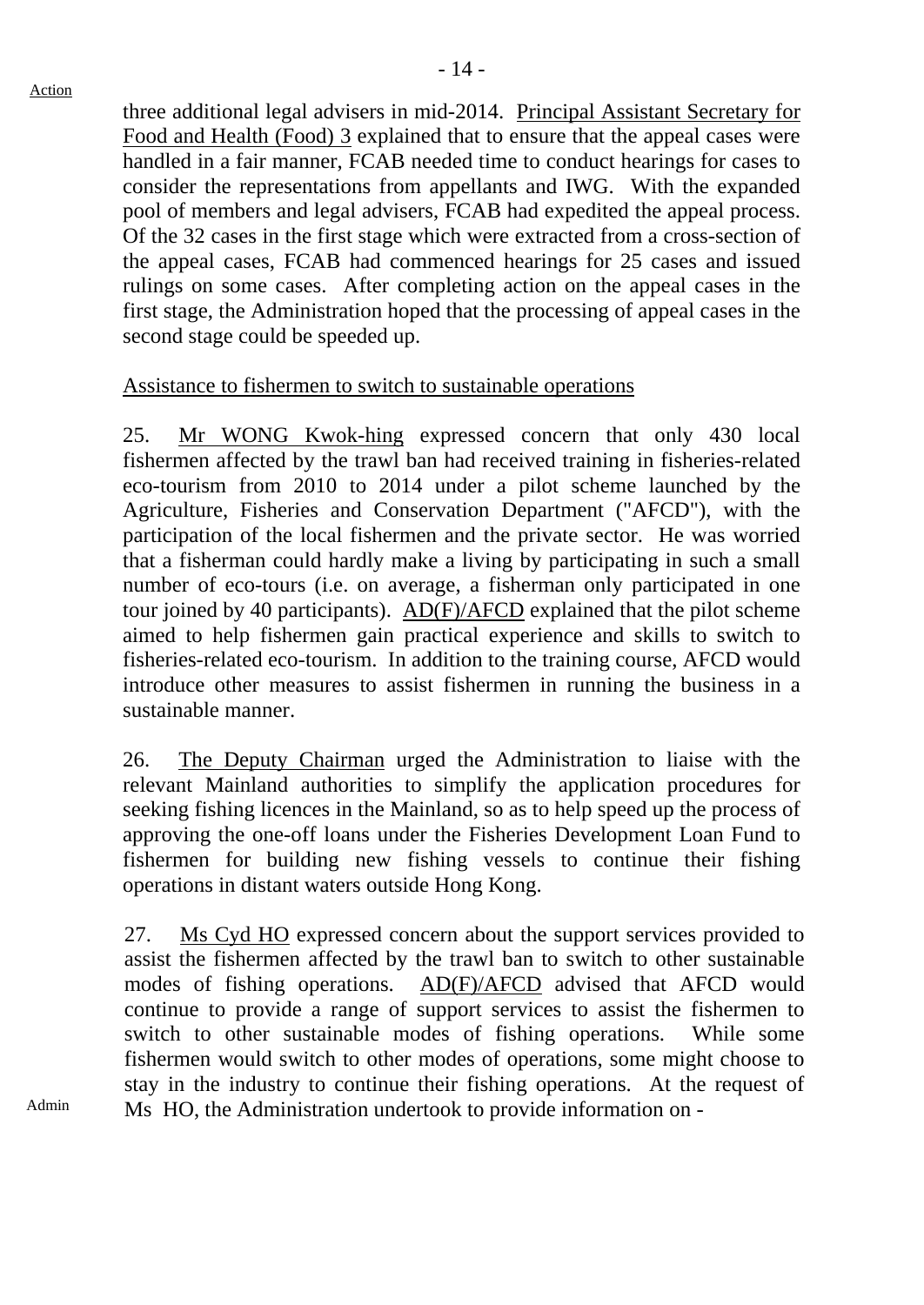- (a) the respective number of trawler fishermen who had engaged in the following modes of fishing operations since the implementation of the trawl ban -
	- (i) pursuing fishing operations in distant waters outside Hong Kong;
	- (ii) pursuing aquaculture and recreational fisheries in Hong Kong; or
	- (iii) staying put (i.e. engaged neither in fishing operations in distant waters outside Hong Kong nor in aquaculture and recreational fisheries); and
- (b) whether there were support services provided to assist those fishermen affected by the trawl ban who were not engaged in the above three modes of fishing operations.

(*Post-meeting note*: The Administration's response was issued to members vide LC Paper No. CB(2)2056/14-15 on 31 August 2015.)

# **VI. Consultation paper on the new agricultural policy** (LC Paper Nos. CB(2)1621/14-15(07) and (08))

Presentation of views by deputations/individuals

Action

28. The Chairman reminded the deputations attending the meeting that they were not covered by the protection and immunity provided under the Legislative Council (Powers and Privileges) Ordinance (Cap. 382) when addressing the Panel.

29. At the invitation of the Chairman, a total of 41 deputations/individuals (28 in Session One and 13 in Session Two) presented their views on the consultation paper on the new agricultural policy. A summary of these deputations' views is in the **Appendix**. Members also noted that five written submissions from organizations/individuals not attending the meeting were received by the Panel.

The Administration's response to deputations' views

30. Secretary for Food and Health ("SFH") made the following points in response to the deputations' views -

(a) at present, a high proportion of the 4 523 hectares of farmland in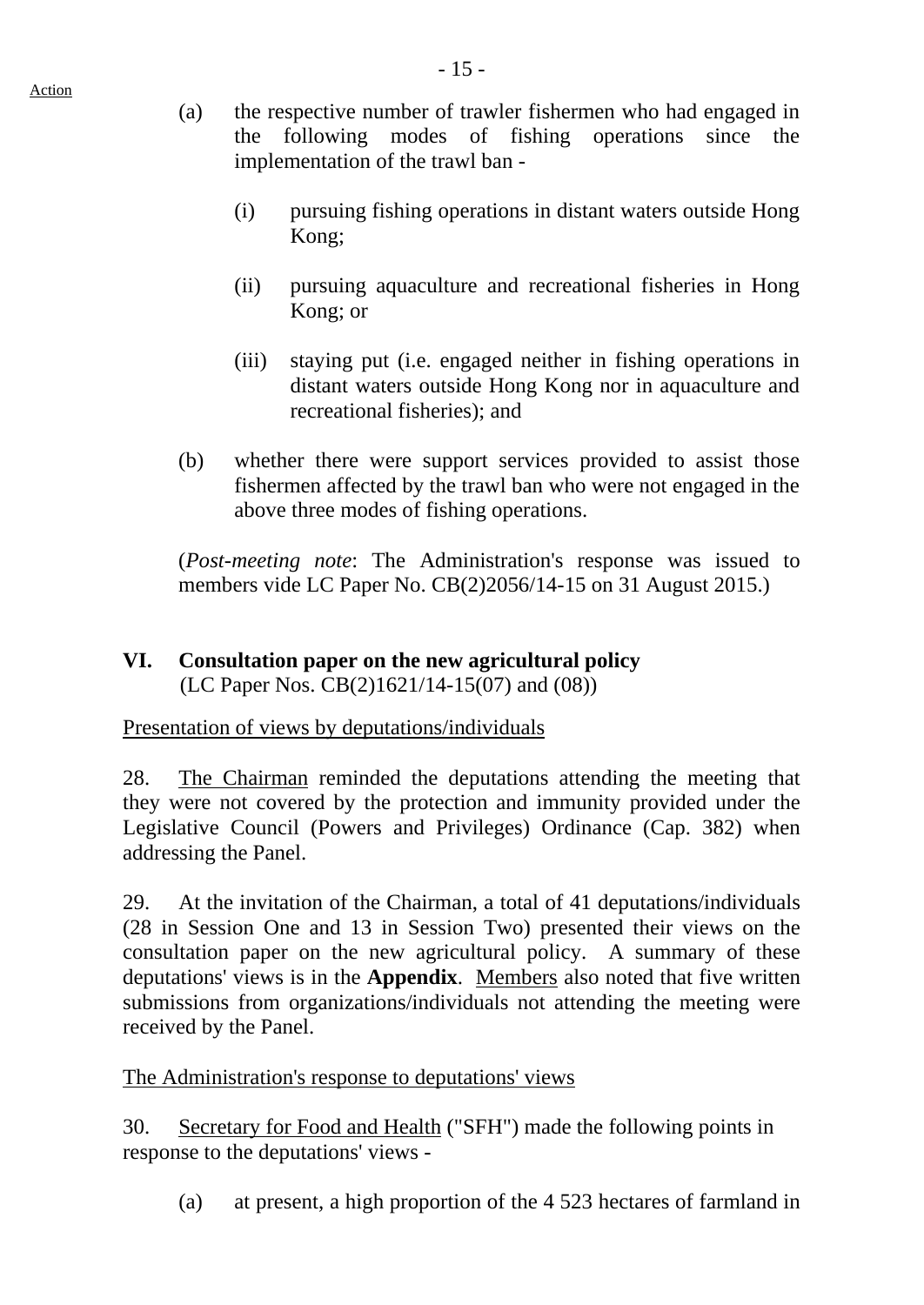Hong Kong was privately owned. As it would not be feasible for the Government to use public moneys to buy up all the private farmland or acquire the farmland by legislative means, the Administration proposed to set up an Agricultural Park ("Agri-Park") of about 70 to 80 hectares by acquiring the lots required through land resumption as an initial step to promote agriculture. The resumed land would be put under the management of AFCD for leasing to local farmers engaged in commercial crop production;

- (b) operating an Agri-Park in this manner would enable AFCD to exercise appropriate control and apply management measures to its tenants to achieve the intended objective. Despite its modest scale, the Agri-Park would provide opportunities for local farmers with aspirations in pursuing farming activities to invest in and try out advanced production methods, thereby yielding successful examples that might be of useful reference to others following their footstep;
- (c) the Agri-Park would not be positioned as a production base solely for those engaged in advanced farming practices, but also those engaged in more traditional farming practices. This said, to ensure that the farmland in the Agri-Park would be put to productive use, tenants would be required to meet certain production targets irrespective of the farming methods employed;
- (d) the Administration hoped that the Agri-Park would showcase how best to put farmland to good use with enhanced productivity. This in turn would help encourage landowners to release their farmland for agricultural use;
- (e) apart from the Agri-Park, the Administration proposed to establish a Sustainable Agricultural Development Fund to provide financial support to projects relating to agricultural development, including the promotion of wider adoption of technology in agricultural production and leisure farming; and
- (f) the Administration saw a strong case to adopt a more proactive policy towards the modernization and sustainable development of local agriculture. It was willing to explore ways to protect and preserve agricultural land under the new agricultural policy.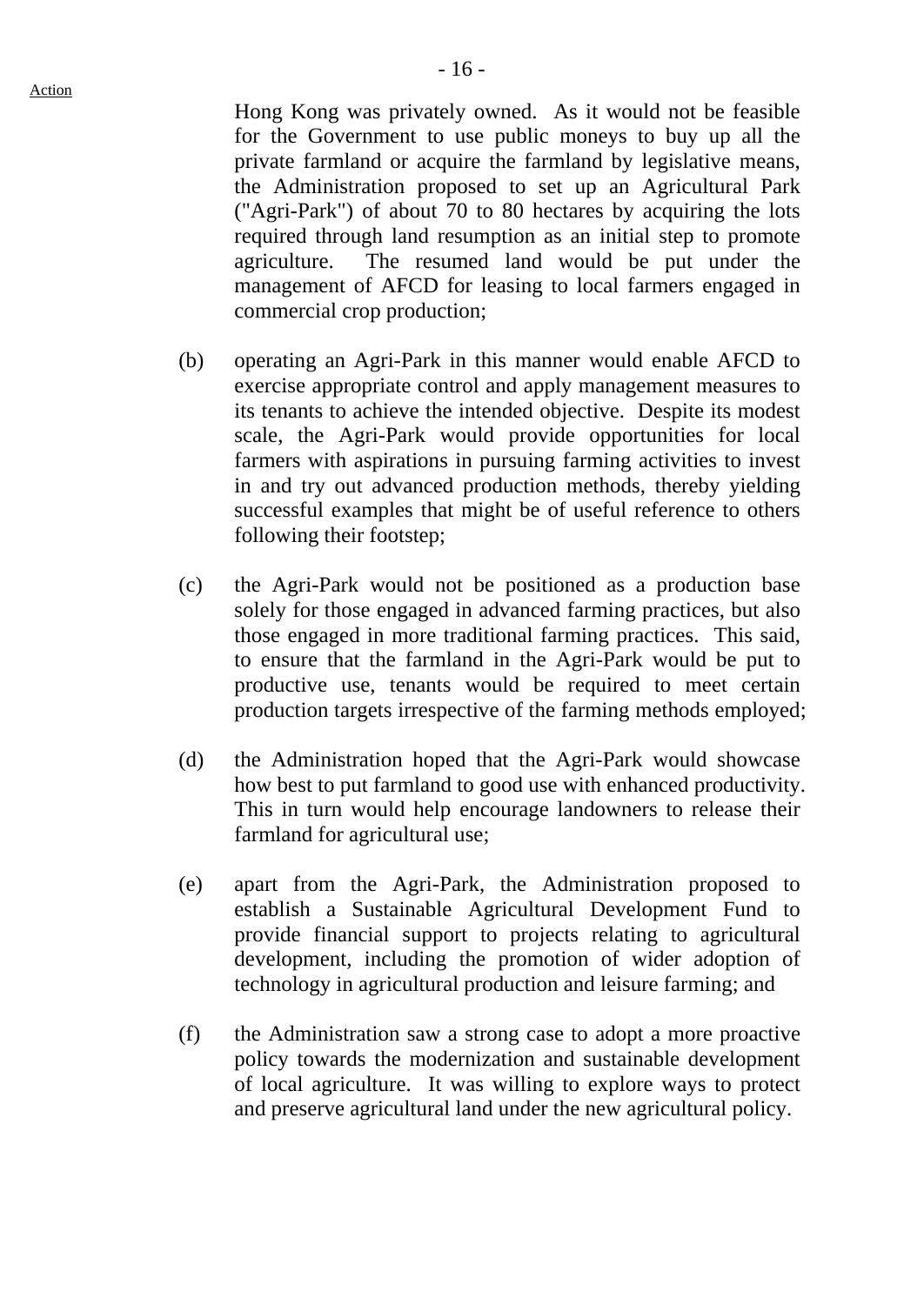31. Members noted the views and comments collected by the Government during the public consultation on the new agricultural policy which lasted from 29 December 2014 to 31 March 2015 (LC Paper No. CB(2)1621/14- 15(07)). Members also noted the background brief entitled "New agricultural policy" (LC Paper No. CB(2)1621/14-15(08)) prepared by the LegCo Secretariat.

32. While expressing support for the implementation of the new agricultural policy, Miss CHAN Yuen-han considered that the Development Bureau and the Lands Department should carefully plan their land development work to avoid land hoarding by landowners so that there would be sufficient supply of farmland for agricultural development.

33. Mr Alan LEONG said that in his 2014 Policy Address, the Chief Executive announced that the Administration would review the agricultural policy to upgrade the local agricultural industry and promote the sustainable development of agriculture. The Food and Health Bureau ("FHB") then conducted a public consultation on its new agricultural policy from 29 December 2014 to 31 March 2015. He wondered why the new agricultural policy, which involved the establishment of the Agri-Park through land resumption, was put under the purview of FHB and overseen by SFH. In his view, the new agricultural policy lacked clear policy objectives. He opined that the supply of farmland was the key to local agricultural development and the Administration should consider acquiring the lots for the Agri-Park by legislative means. SFH advised that as the territory-wide agricultural policy was under the purview of FHB, FHB would play a leading role in taking forward the policy. He said that the Administration fully recognized the need to identify farmland for the establishment of the Agri-Park.

34. Dr KWOK Ka-ki considered that the Government should protect farmland in the New Territories and prevent landowners/developers from converting farmland into other uses. There was no need for the Government to implement the new agricultural policy promoting modern farming practices such as hydroponics to support local agriculture if farmland in the New Territories were put to genuine agricultural use by farmers. He also queried whether the Agri-Park was destined only as a reception cluster for accommodating farmers displaced by the Government development project in North East New Territories.

35. SFH reiterated that the Administration hoped that the Agri-Park would set an example showcasing the productive use of farmland and could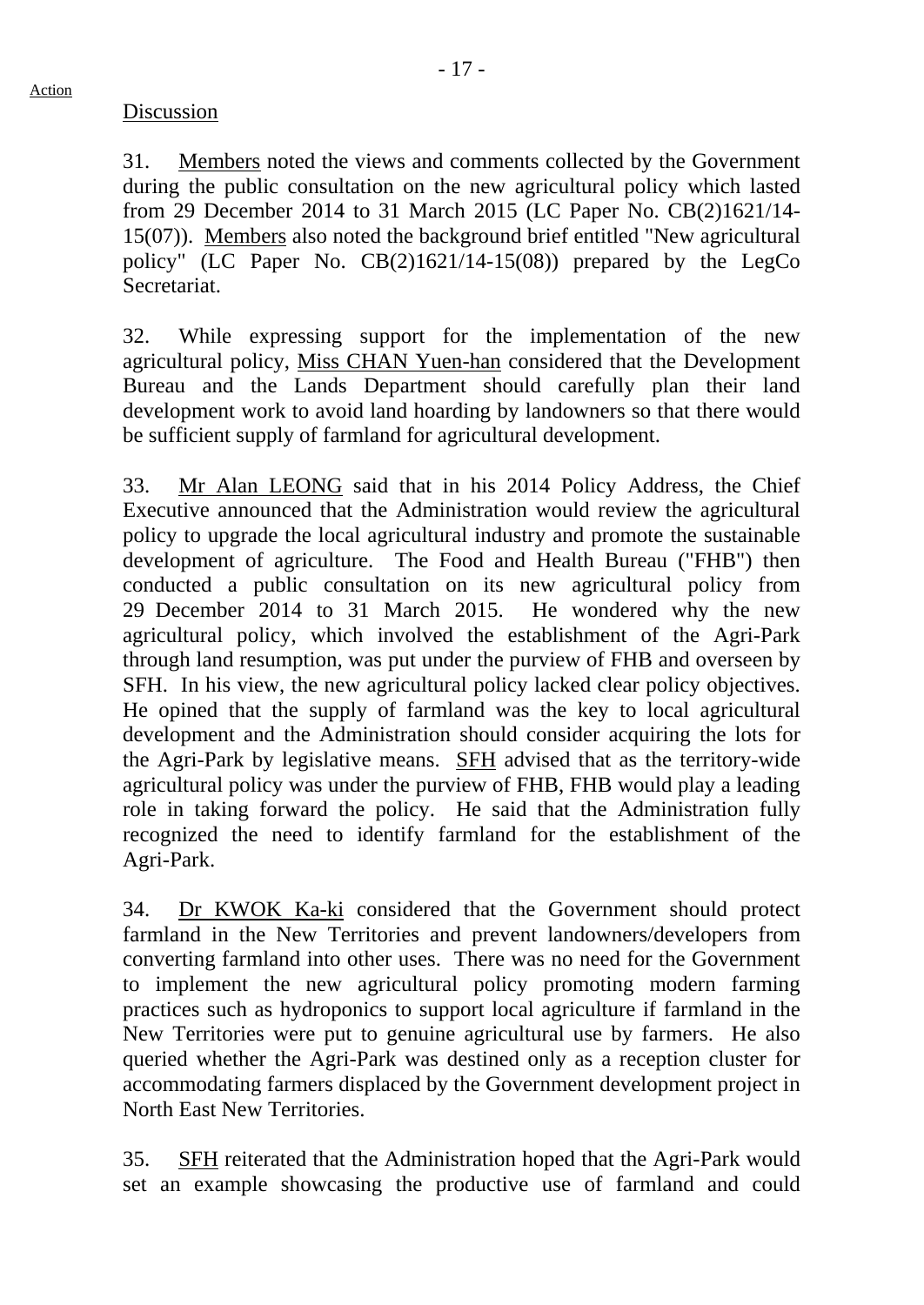encourage landowners/developers to release their farmland for agricultural purpose. He said that the Administration would take into account the views of tenants in considering the development of the Agri-Park. The Administration was inclined to adopt a diversified approach in promoting farming activities in the Agri-Park and would not merely focus on leisure farming or applications of advance technology.

36. The Deputy Chairman shared some deputations' views that the Administration had taken a lax approach in vetting applications for conversion of agricultural land into other uses. He urged the Administration to review the policy in this regard and restrict the use of farmland for other purposes through statutory zoning. He considered that the Administration should explain to the public on the development plan of farmland outside the Agri-Park. Apart from setting up the Agri-Park through land resumption, the Administration should also consider acquiring farmland by entering into long-term rental agreements with the landowners.

37. The Deputy Chairman further said that the Government should consider providing subsidy to farmers to increase their income so that they would be able to stay in the industry to contribute to agricultural development. FHB should also work with the Development Bureau to enhance communication with farmers to better handle issues arising from Government development projects. The Deputy Chairman enquired whether a self-sufficiency target would be set for local agricultural production under the new agricultural policy. He was worried that the local market could not absorb a sudden increase in the supply of local produce if a high selfsufficiency target was set.

38. SFH advised that the Administration would not set any self-sufficiency target for local agricultural production at present since a high proportion of the agricultural land was not under the control of the Government. He stressed that the Administration aimed to operate the Agri-Park in a relatively modest scale, with a view to yielding successful examples that would be of useful reference to the pursuit of farming activities outside the Agri-Park.

39. Ms Cyd HO considered that the scale of the Agri-Park was too small to meet the demand for agricultural land from farmers. The proposed five-year term tenancy agreement was also too short and could not give certainty to tenants to make long-term investment in their farms. She opined that a self-sufficiency target should be set for local agricultural production and enquired under what circumstances the Administration would consider expanding the scale of the Agri-Park.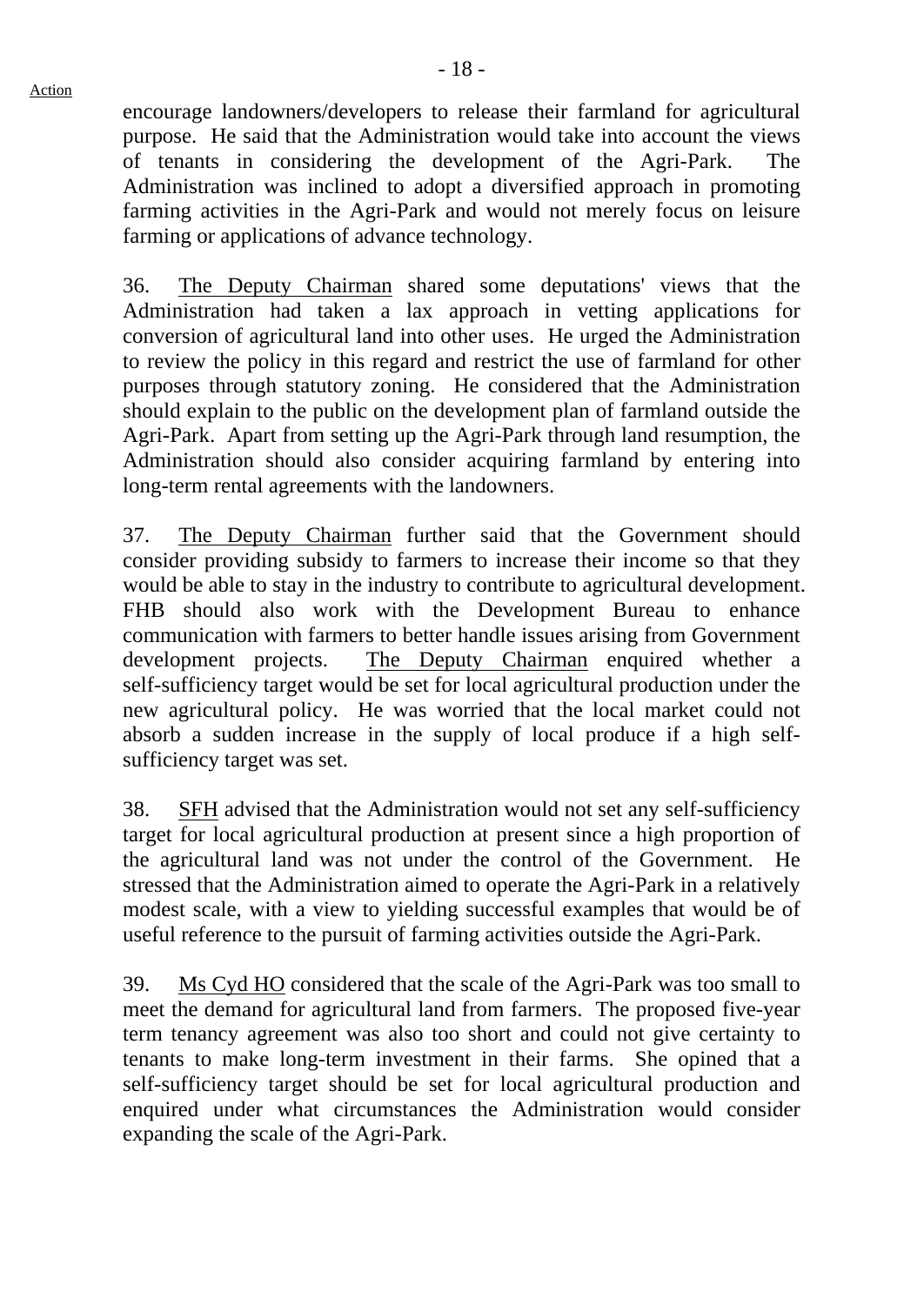#### Action

40. SFH advised that the Agri-Park, though relatively modest in scale, could provide opportunities for tenants to pursue agricultural activities. AFCD would also provide support to tenants of the Agri-Park through the provision of essential agricultural infrastructure, such as access footpaths and irrigation channels. The Administration would take into account the sustainability of the agricultural operation in the Agri-Park and the farmland released for agricultural rehabilitation after the implementation of the new agricultural policy in mapping out the long-term way forward.

41. Noting that some deputations had expressed concerns on food safety of vegetables imported into Hong Kong from the Mainland, the Deputy Chairman said that many vegetable farms in the Mainland were operated by Hong Kong farmers. He considered that both local farmers and the Mainland farmers should be respected. As regards the food safety concerns of hairy gourd produced by Mainland farms raised by one of the deputations, SFH advised that during the period from 1 August 2014 when the Pesticide Residues in Food Regulation (Cap. 132CM) came into operation to the end of May 2015, CFS completed pesticide residue tests for about 60 000 food samples collected at import, wholesale and retail levels in Hong Kong. The overall satisfactory rate was about 99.6%. Assistant Director (Agriculture) of AFCD added that generally speaking, hairy gourd could be stored for seven to 10 days at room temperature.

#### **VII. Any other business**

42. There being no other business, the meeting ended at 6:04 pm.

Council Business Division 2 Legislative Council Secretariat 14 October 2015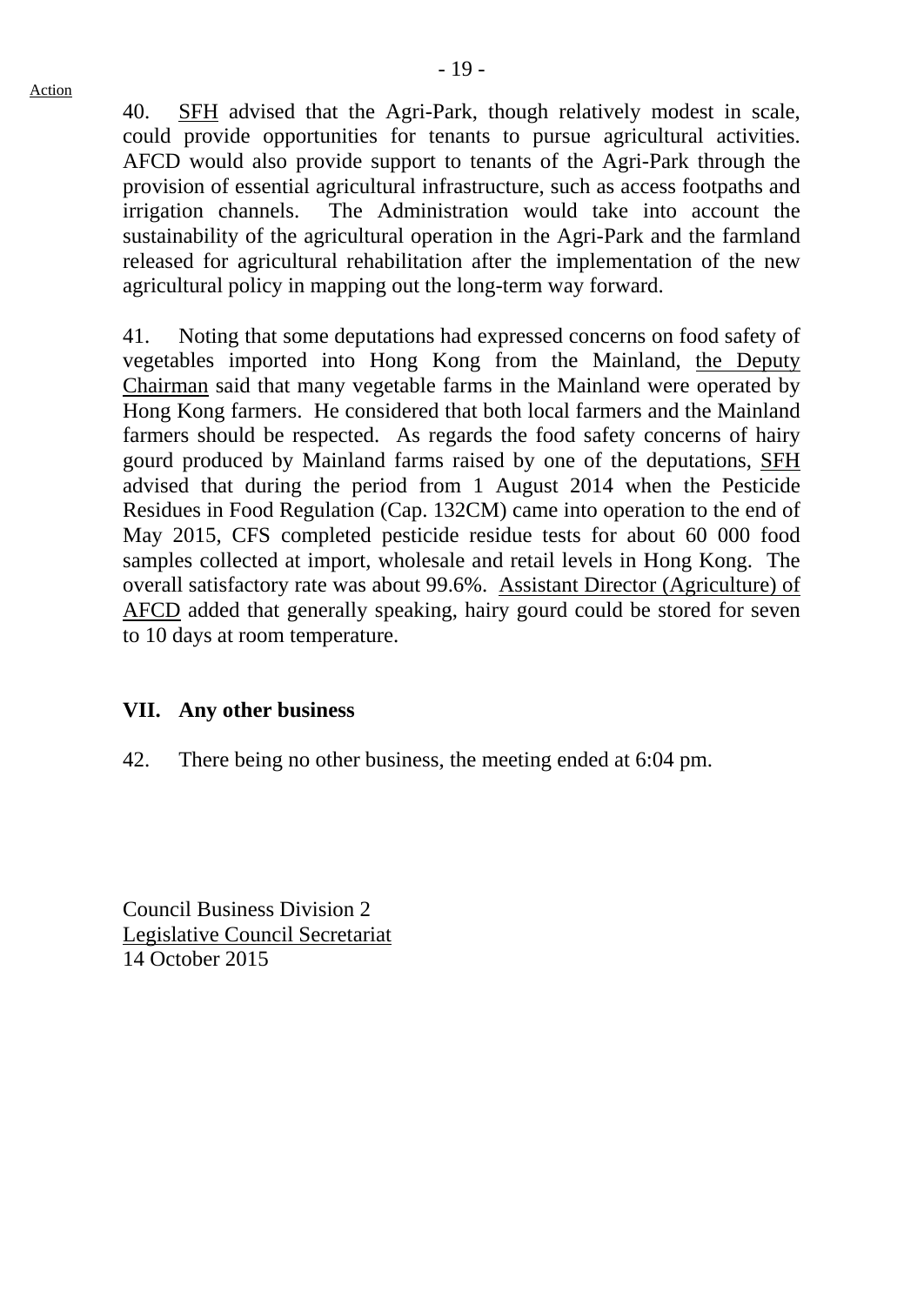## **Panel on Food Safety and Environmental Hygiene Meeting on Tuesday, 9 June 2015, at 2:15 pm in Conference Room 3 of the Legislative Council Complex**

# **Item VI - "Consultation paper on the new agricultural policy"**

# **Summary of views and concerns expressed by deputations/individuals**

| No.              | Name of<br>deputation / individual                                              | <b>Submission / Major views and concerns</b>                                                                                                                                                                                                                                                                                                                                                                                                                                                                                                                                                                                                                                                                                                                                                                                                                                                                                                                                                                    |
|------------------|---------------------------------------------------------------------------------|-----------------------------------------------------------------------------------------------------------------------------------------------------------------------------------------------------------------------------------------------------------------------------------------------------------------------------------------------------------------------------------------------------------------------------------------------------------------------------------------------------------------------------------------------------------------------------------------------------------------------------------------------------------------------------------------------------------------------------------------------------------------------------------------------------------------------------------------------------------------------------------------------------------------------------------------------------------------------------------------------------------------|
|                  | <b>Session one</b>                                                              |                                                                                                                                                                                                                                                                                                                                                                                                                                                                                                                                                                                                                                                                                                                                                                                                                                                                                                                                                                                                                 |
| 1.               | The Democratic Party                                                            | LC Paper No. CB(2)1684/14-15(01)                                                                                                                                                                                                                                                                                                                                                                                                                                                                                                                                                                                                                                                                                                                                                                                                                                                                                                                                                                                |
| 2.               | Democratic<br>Alliance<br>for<br>the<br>Betterment and Progress of<br>Hong Kong | The launch of the public consultation on the new<br>$\bullet$<br>agricultural policy was supported. The Administration<br>should review its agricultural policy from a macro<br>perspective and accord high priority to the development<br>of the agriculture and fisheries industry.<br>A modest scale of the agriculture and fisheries industry<br>would help maintain a stable food supply, stabilize food<br>price and ensure food safety in Hong Kong.<br>The proposed establishment of an Agricultural Park<br>("Agri-Park")<br>and<br>Sustainable<br>Agricultural<br>$\rm{a}$<br>Development Fund, the provision of support for farmers<br>in product marketing and brand building, and the<br>promotion of auxiliary activities related to agriculture<br>such as leisure farming were all supported.<br>The Administration should review those out-dated<br>policies and restrictions (such as the building height<br>restrictions of farm premises) which hindered the<br>development of agriculture. |
| 3.               | North Kwu Tung Development<br>Concern Group                                     | The Government should strive to protect and preserve<br>$\bullet$<br>the existing farmland for farming use instead of<br>establishing an Agri-Park which was small in scale<br>compared to the total agricultural land in Hong Kong.                                                                                                                                                                                                                                                                                                                                                                                                                                                                                                                                                                                                                                                                                                                                                                            |
| $\overline{4}$ . | Mr NG Cheuk-hang                                                                | The agricultural development in Hong Kong should not<br>be controlled by the Government. Farmers should be<br>allowed to decide how the agricultural industry should<br>move forward. Farmers' markets should be established<br>to facilitate farmers to reach out to consumers direct in<br>order to protect their interests.<br>The Government should pay heed to the aspirations of<br>farmers to continue their farming in North East New<br>Territories and withdraw the North East New Territories<br>Development Plan.                                                                                                                                                                                                                                                                                                                                                                                                                                                                                   |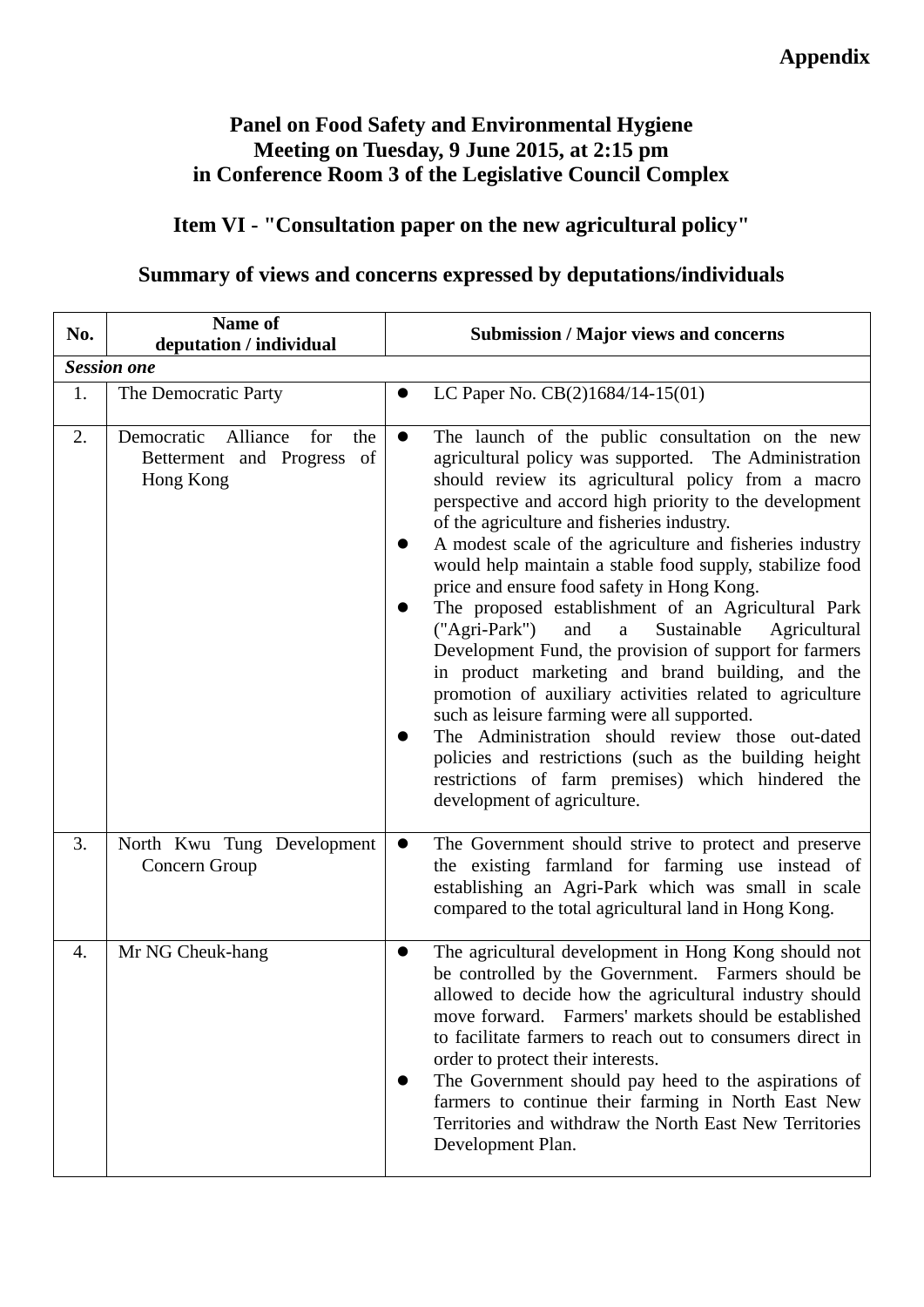| No. | Name of<br>deputation / individual                                                                                                          | <b>Submission / Major views and concerns</b>                                                                                                                                                                                                                                                                                                                                                                                                                                                                             |
|-----|---------------------------------------------------------------------------------------------------------------------------------------------|--------------------------------------------------------------------------------------------------------------------------------------------------------------------------------------------------------------------------------------------------------------------------------------------------------------------------------------------------------------------------------------------------------------------------------------------------------------------------------------------------------------------------|
| 5.  | Kong<br>Pig<br>Raising<br>Hong<br><b>Development Federation</b>                                                                             | Overseas experiences indicated that the use of advanced<br>technology in livestock rearing had successfully reduced<br>the adverse impact on public health and the environment.<br>The Government should review its policy on livestock<br>taking<br>into<br>account<br>the present<br>keeping<br>day<br>circumstances and consider expanding the scale of the<br>livestock keeping industry in Hong Kong.                                                                                                               |
| 6.  | Designing Hong Kong                                                                                                                         | LC Paper No. CB(2)1621/14-15(09)                                                                                                                                                                                                                                                                                                                                                                                                                                                                                         |
| 7.  | Ms Emily WONG                                                                                                                               | LC Paper No. CB(2)1684/14-15(02)<br>0                                                                                                                                                                                                                                                                                                                                                                                                                                                                                    |
| 8.  | Pay Back 40% Organic Veggie<br>Self-Sufficiency Ratio<br>and<br>Rehabilitation<br>with<br>Land<br>Rights to Decide Our Own<br>Food Alliance | The Government should not acquire farmland through<br>$\bullet$<br>land resumption for other development projects.<br>The<br>lack of farmland for farming would result in over<br>reliance on imported food with low safety standard.<br>The proposed five-year term tenancy agreement for<br>tenants of the Agri-Park was too short and could not give<br>certainty to tenants to make long-term investment in<br>their farms.                                                                                          |
| 9.  | <b>Produce Green Foundation</b>                                                                                                             | LC Paper No. CB(2)1621/14-15(10)                                                                                                                                                                                                                                                                                                                                                                                                                                                                                         |
| 10. | Kong<br><b>Bird</b><br>Watching<br>Hong<br>Society                                                                                          | LC Paper No. CB(2)1621/14-15(11)                                                                                                                                                                                                                                                                                                                                                                                                                                                                                         |
| 11. | Society for Indigenous Leaving                                                                                                              | The Food and Health Bureau ("FHB") should work with<br>the Development Bureau and the Lands Department in<br>reviewing the agricultural policy as it inevitably<br>involved the use of land resources. The Government<br>should protect and preserve agricultural land through<br>better planning.<br>The Government should consider designating certain<br>areas of the Agri-Park for poultry keeping.                                                                                                                  |
| 12. | The Conservancy Association                                                                                                                 | LC Paper No. CB(2)1621/14-15(12)                                                                                                                                                                                                                                                                                                                                                                                                                                                                                         |
| 13. | <b>AuLaw Organic Farm</b>                                                                                                                   | LC Paper No. CB(2)1621/14-15(15)<br>$\bullet$                                                                                                                                                                                                                                                                                                                                                                                                                                                                            |
| 14. | <b>Mapopo Community Farm</b>                                                                                                                | The Government's new agriculture policy should strike a<br>$\bullet$<br>balance among different considerations, such as social<br>justice, economic development and environmental<br>protection, with a view to maintaining the sustainable<br>development of local agriculture.<br>A self-sufficiency target should be set for local<br>agricultural production under the new policy to reduce<br>reliance on imported food and to enhance food safety<br>standard.<br>The Government should tackle the problem of land |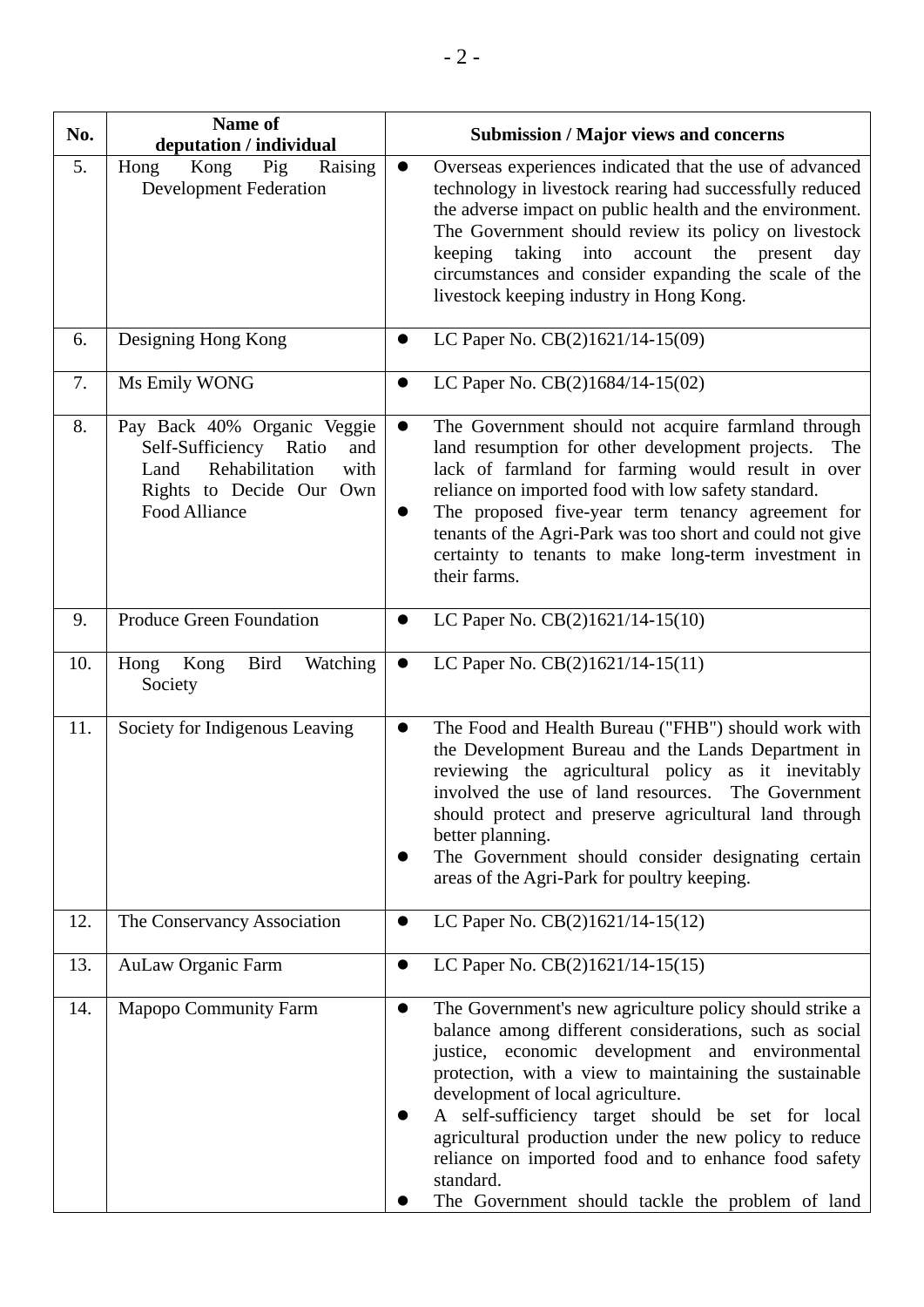| No. | Name of<br>deputation / individual                                | <b>Submission / Major views and concerns</b>                                                                                                                                                                                                                                                                                                                                                                                                                                                                                       |
|-----|-------------------------------------------------------------------|------------------------------------------------------------------------------------------------------------------------------------------------------------------------------------------------------------------------------------------------------------------------------------------------------------------------------------------------------------------------------------------------------------------------------------------------------------------------------------------------------------------------------------|
|     |                                                                   | hoarding<br>by<br>landowners/developers<br>and<br>explore<br>effective<br>means to release agricultural land for<br>rehabilitation.                                                                                                                                                                                                                                                                                                                                                                                                |
| 15. | Mr CHUNG Chi-ho                                                   | The Government should tackle the problem of land<br>hoarding by landowners/developers and explore<br>effective means to release agricultural land for<br>rehabilitation. Farmland should not be converted into<br>other uses for other development projects.<br>A self-sufficiency target should be set for local<br>agricultural production under the new policy to reduce<br>reliance on imported food.                                                                                                                          |
| 16. | Mr CHAN Gar-sun                                                   | The consultation document on the new agricultural<br>policy lacked vision and a comprehensive plan to<br>develop the local agriculture.<br>The 4 523 hectares of farmland should all be used for<br>productive farming. The Government should acquire<br>all private farmland for rehabilitation as an initial step<br>for taking forward its new agricultural policy.                                                                                                                                                             |
| 17. | Miss WONG Suk-wai                                                 | Expression of concerns on the agricultural policies<br>adopted by different Governments.                                                                                                                                                                                                                                                                                                                                                                                                                                           |
| 18. | Mr AU Lau-kan                                                     | Farmers needed years to invest in their farmland.<br>The<br>$\bullet$<br>Government should protect the existing farmland and<br>farmers instead of establishing the Agri-Park as a<br>reception farmland cluster for accommodating farmers<br>misplaced by Government development projects.                                                                                                                                                                                                                                        |
| 19. | Kadoorie<br>Farm<br>and<br><b>Botanic</b><br>Garden Corporation   | LC Paper No. $CB(2)1621/14-15(16)$                                                                                                                                                                                                                                                                                                                                                                                                                                                                                                 |
| 20. | WWF-Hong Kong                                                     | LC Paper No. CB(2)1621/14-15(17)                                                                                                                                                                                                                                                                                                                                                                                                                                                                                                   |
| 21. | Tin Shui Wai Production                                           | The Government's new agriculture policy only focused<br>$\bullet$<br>on economic development and<br>adoption of new<br>technology in local agriculture.<br>The Government<br>should also strengthen manpower training for the<br>industry, create job opportunities for grass-roots workers<br>and invite participation of the community in agriculture<br>under its new policy.<br>The Government should protect and preserve the<br>existing farmland in the New Territories for the better<br>development of local agriculture. |
| 22. | <b>CSSA</b><br>Concerning<br>and<br>Low<br><b>Income Alliance</b> | Farmers had great difficulties in identifying farmland for<br>$\bullet$<br>cultivation and securing stable tenancy agreements with<br>landowners, making them unable to commit in long-term                                                                                                                                                                                                                                                                                                                                        |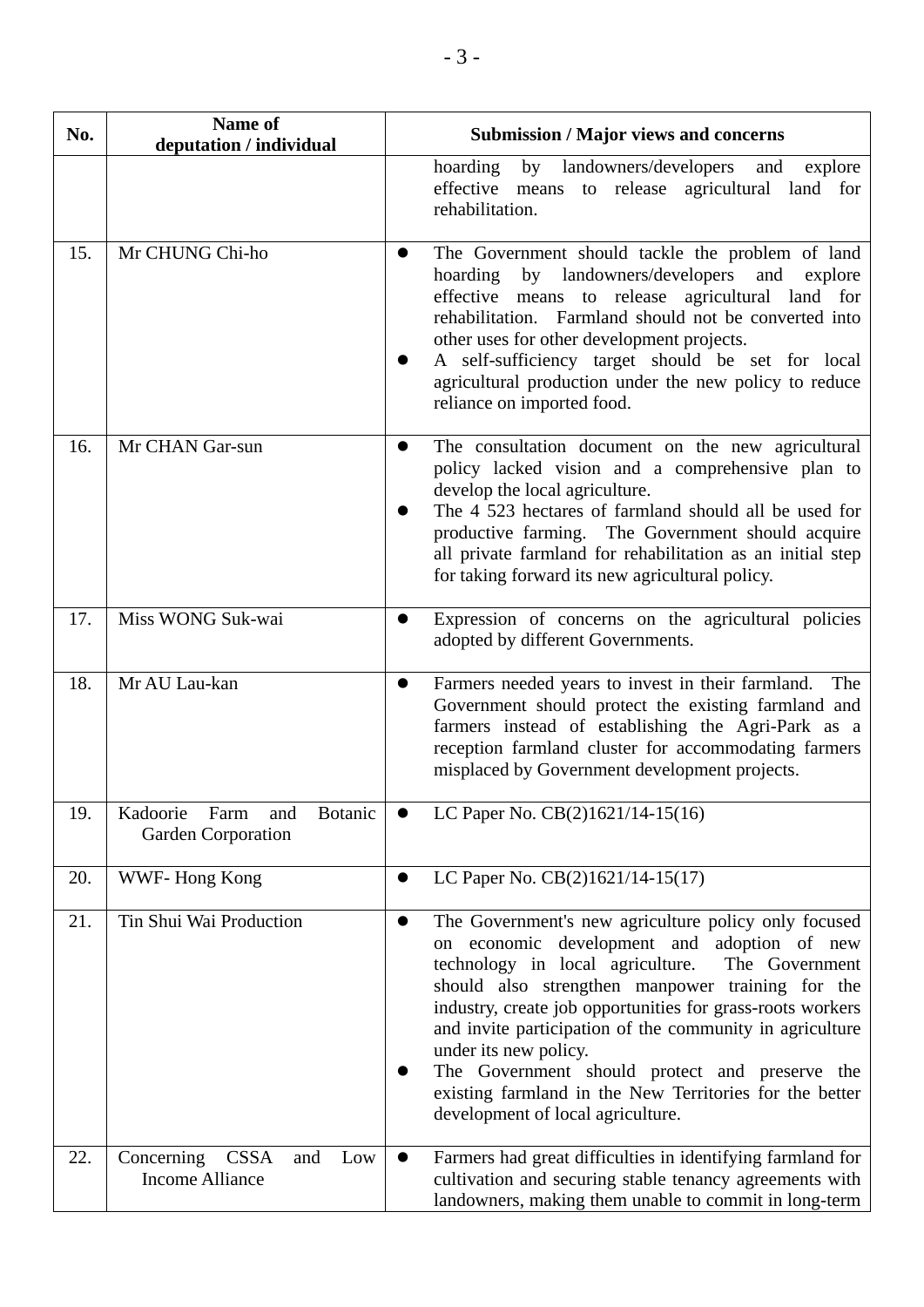| No. | Name of<br>deputation / individual                                                            | <b>Submission / Major views and concerns</b>                                                                                                                                                                                                                                                                                                                                                                                                                                                                                                                                                                                                                                                                                      |
|-----|-----------------------------------------------------------------------------------------------|-----------------------------------------------------------------------------------------------------------------------------------------------------------------------------------------------------------------------------------------------------------------------------------------------------------------------------------------------------------------------------------------------------------------------------------------------------------------------------------------------------------------------------------------------------------------------------------------------------------------------------------------------------------------------------------------------------------------------------------|
|     |                                                                                               | investment in their farms.<br>FHB should work with the Development Bureau to<br>of<br>problem<br>land<br>hoarding<br>tackle<br>the<br>by<br>landowners/developers and explore effective means to<br>release agricultural land for rehabilitation.                                                                                                                                                                                                                                                                                                                                                                                                                                                                                 |
| 23. | Department of Civil Engineering,<br>School of Design, The Hong<br>Kong Polytechnic University | LC Paper No. CB(2)1621/14-15(18)<br>$\bullet$                                                                                                                                                                                                                                                                                                                                                                                                                                                                                                                                                                                                                                                                                     |
| 24. | Ms Maria PO                                                                                   | LC Paper No. CB(2)1621/14-15(19)                                                                                                                                                                                                                                                                                                                                                                                                                                                                                                                                                                                                                                                                                                  |
| 25. | Committee<br>of<br>Management<br><b>COME</b>                                                  | LC Paper No. CB(2)1621/14-15(20)<br>$\bullet$                                                                                                                                                                                                                                                                                                                                                                                                                                                                                                                                                                                                                                                                                     |
| 26. | Ngau Tam Mei West Farmers<br>Group                                                            | LC Paper No. CB(2)1621/14-15(21)<br>$\bullet$                                                                                                                                                                                                                                                                                                                                                                                                                                                                                                                                                                                                                                                                                     |
| 27. | Miss Ivy CHAN                                                                                 | LC Paper No. CB(2)1708/14-15(01)<br>$\bullet$                                                                                                                                                                                                                                                                                                                                                                                                                                                                                                                                                                                                                                                                                     |
| 28. | Mr WU Ying-lun                                                                                | LC Paper No. CB(2)1621/14-15(22)<br>$\bullet$                                                                                                                                                                                                                                                                                                                                                                                                                                                                                                                                                                                                                                                                                     |
|     | <b>Session two</b>                                                                            |                                                                                                                                                                                                                                                                                                                                                                                                                                                                                                                                                                                                                                                                                                                                   |
| 29. | Land Justice League                                                                           | The Government should review the existing agricultural<br>land use and protect the farmland through better<br>planning. FHB should work with the Development<br>Bureau in preserving farmland.<br>The Government should improve the existing Town<br>Planning Ordinance (Cap. 131) to ensure that all<br>agricultural land was reserved for agricultural use only.<br>The Government should provide landowners with<br>incentives that would induce them to release farmland<br>for farming, e.g. by offering rental subsidy if<br>eco-friendly measures were taken for land protection.<br>Punitive measures (such as imposing tax) should be<br>introduced<br>land<br>to<br>prevent<br>hoarding<br>by<br>landowners/developers. |
| 30. | Mr NG Chung-tat                                                                               | The Government should strive to protect and preserve<br>$\bullet$<br>the existing farmland for farming use instead of<br>establishing an Agri-Park which was small in scale<br>compared to the total agricultural land in Hong Kong.<br>The Government should take measures to prevent land<br>hoarding by landowners/developers and release private<br>farmland for farming use, thereby reducing reliance on<br>imported food and enhancing food safety.                                                                                                                                                                                                                                                                        |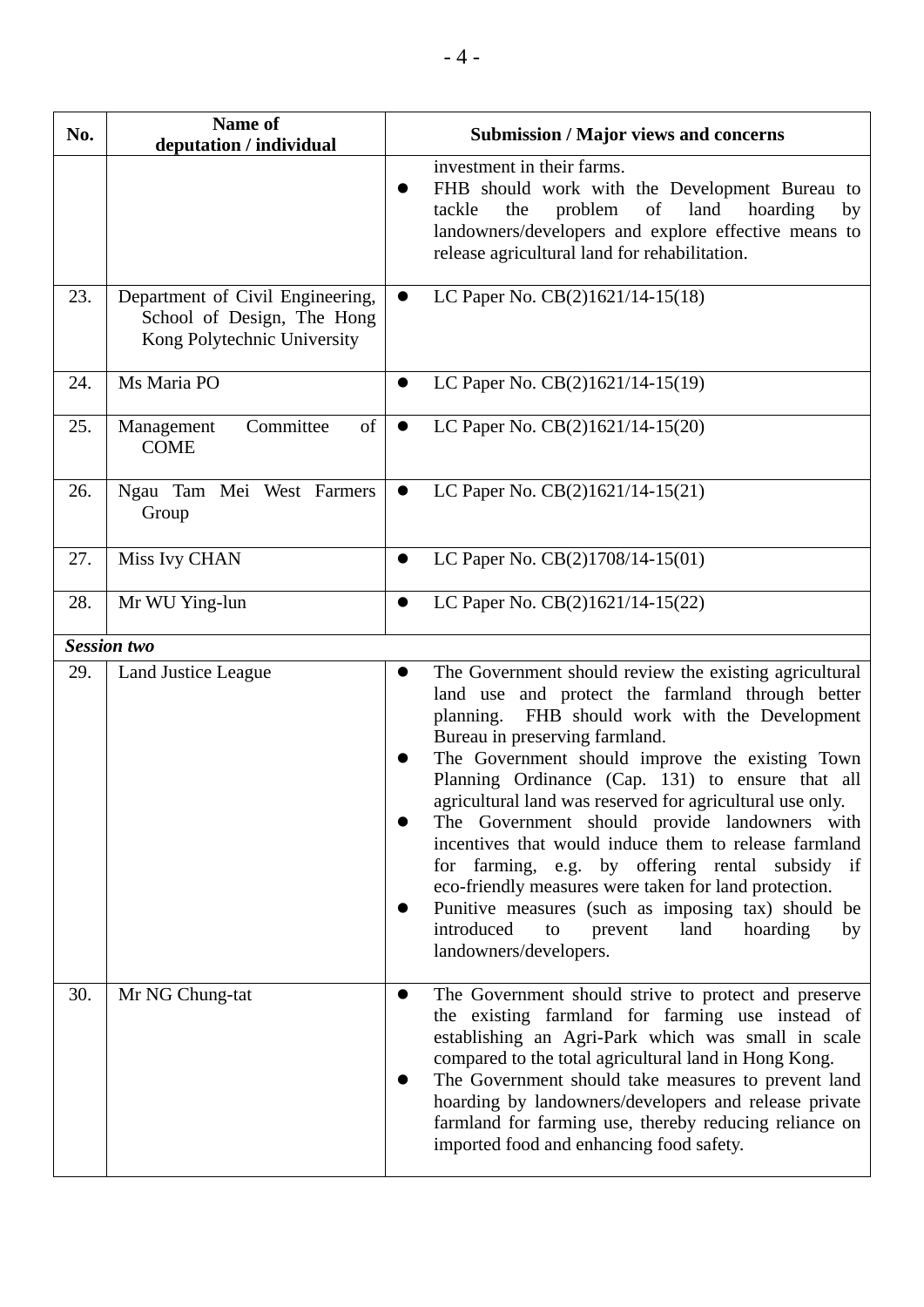| No. | Name of<br>deputation / individual                     | <b>Submission / Major views and concerns</b>                                                                                                                                                                                                                                                                                                                                                                      |
|-----|--------------------------------------------------------|-------------------------------------------------------------------------------------------------------------------------------------------------------------------------------------------------------------------------------------------------------------------------------------------------------------------------------------------------------------------------------------------------------------------|
| 31. | Shui<br>Tin<br>Wai<br>Community<br>Development Network | LC Paper No. CB(2)1734/14-15(01)                                                                                                                                                                                                                                                                                                                                                                                  |
| 32. | HomelandGreen                                          | LC Paper No. CB(2)1621/14-15(23)<br>$\bullet$                                                                                                                                                                                                                                                                                                                                                                     |
| 33. | Ms CHIN Hoi-yan                                        | The Government should allow farmers to continue their<br>0<br>farming in North East New Territories to maintain stable<br>supply of local produces instead of setting up the<br>Agri-Park through land resumption. The Agri-Park<br>only served as a reception farmland cluster for<br>accommodating farmers who might be misplaced by the<br>North East New Territories Development Plan.                        |
| 34. | Ms CHU Lai-sum                                         | Expression of concerns on whether farmers misplaced by<br>the North East New Territories Development Plan could<br>adapt to the new environment in the Agri-Park as they<br>used to live close to the farms to take care of the crops<br>and whether other farmers affected by other Government<br>development projects would be admitted into the<br>Agri-Park.                                                  |
| 35. | Miss CHOI Siu-ying                                     | The Government should cease acquiring agricultural<br>$\bullet$<br>land through land resumption in the North East New<br>Territories for economic development purposes in order<br>to reduce reliance on imported food which were of low<br>safety standard.                                                                                                                                                      |
| 36. | Ms LI Yin-fong                                         | The Government should allow farmers to continue their<br>farming in North East New Territories to maintain stable<br>supply of local produces instead of setting up the<br>Agri-Prk through land resumption. The Agri-Park only<br>farmland<br>reception<br>served<br>as<br>$\mathbf{a}$<br>cluster<br>for<br>accommodating farmers who might be misplaced by the<br>North East New Territories Development Plan. |
| 37. | Mr CHAN Che-ping                                       | The Government should protect and preserve farmland<br>to maintain the sustainable development of local<br>agriculture for the overall interests of the society.                                                                                                                                                                                                                                                  |
| 38. | Ms KO Tai-tse                                          | The Government should shelve the relocation of farms in<br>Kwn Tung.                                                                                                                                                                                                                                                                                                                                              |
| 39. | Mr HOR Wah                                             | The Government should allow farmers to continue their<br>farming in North East New Territories to maintain stable<br>supply of local produces instead of setting up the<br>Agri-Park through land resumption.<br>The Agri-Park<br>only served as a reception farmland cluster for<br>accommodating farmers who might be misplaced by the<br>North East New Territories Development Plan.                          |